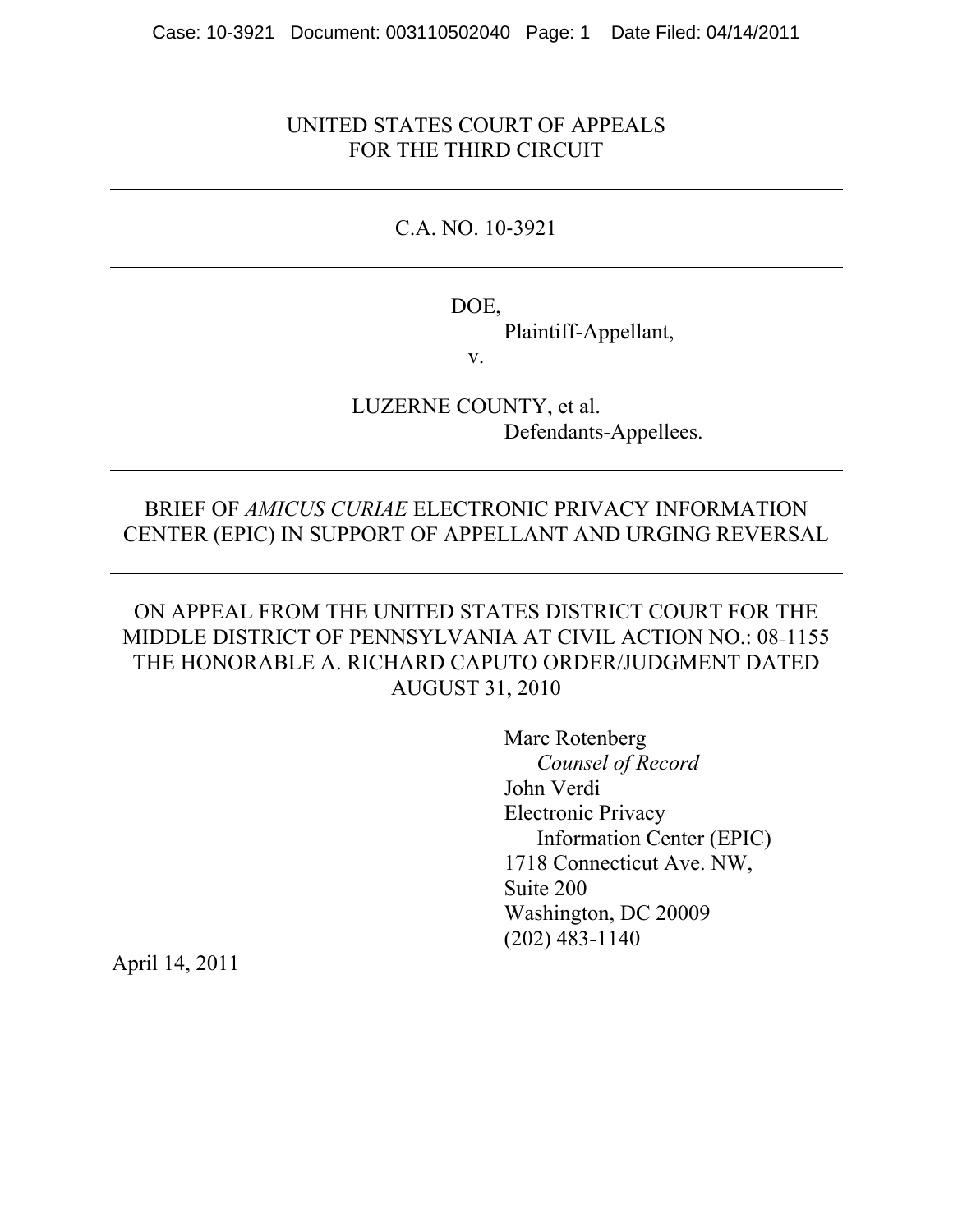### **CORPORATE DISCLOSURE STATEMENT**

Pursuant to Fed. R. App. P. 26.1 and 29(c) for Case No. 10-3921

Amicus Curiae, Electronic Privacy Information Center ("EPIC"), is a District of Columbia corporation with no parent corporation. No publicly held company owns 10% or more of the stock of EPIC.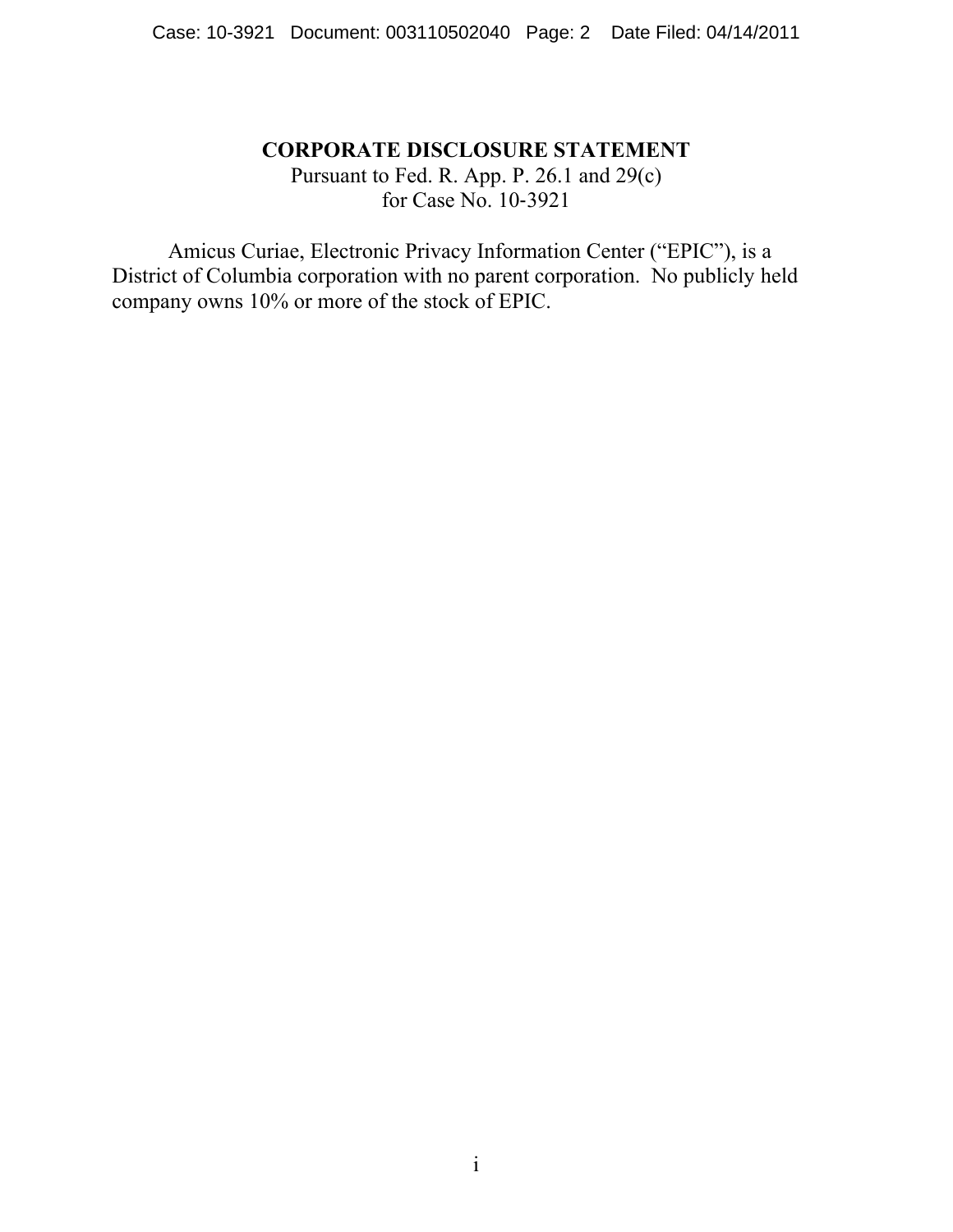# **TABLE OF CONTENTS**

| I. The Search Implicates the Constitutional Right to Informational |
|--------------------------------------------------------------------|
| II. Digital Images of Unique Physical Features Constitute          |
| Personally Identifiable Information, Giving Rise to                |
| A. Federal Privacy Statutes Recognize the Importance of            |
| B. There are Harms Resulting from the Disclosure of                |
|                                                                    |
|                                                                    |
|                                                                    |
|                                                                    |
|                                                                    |
|                                                                    |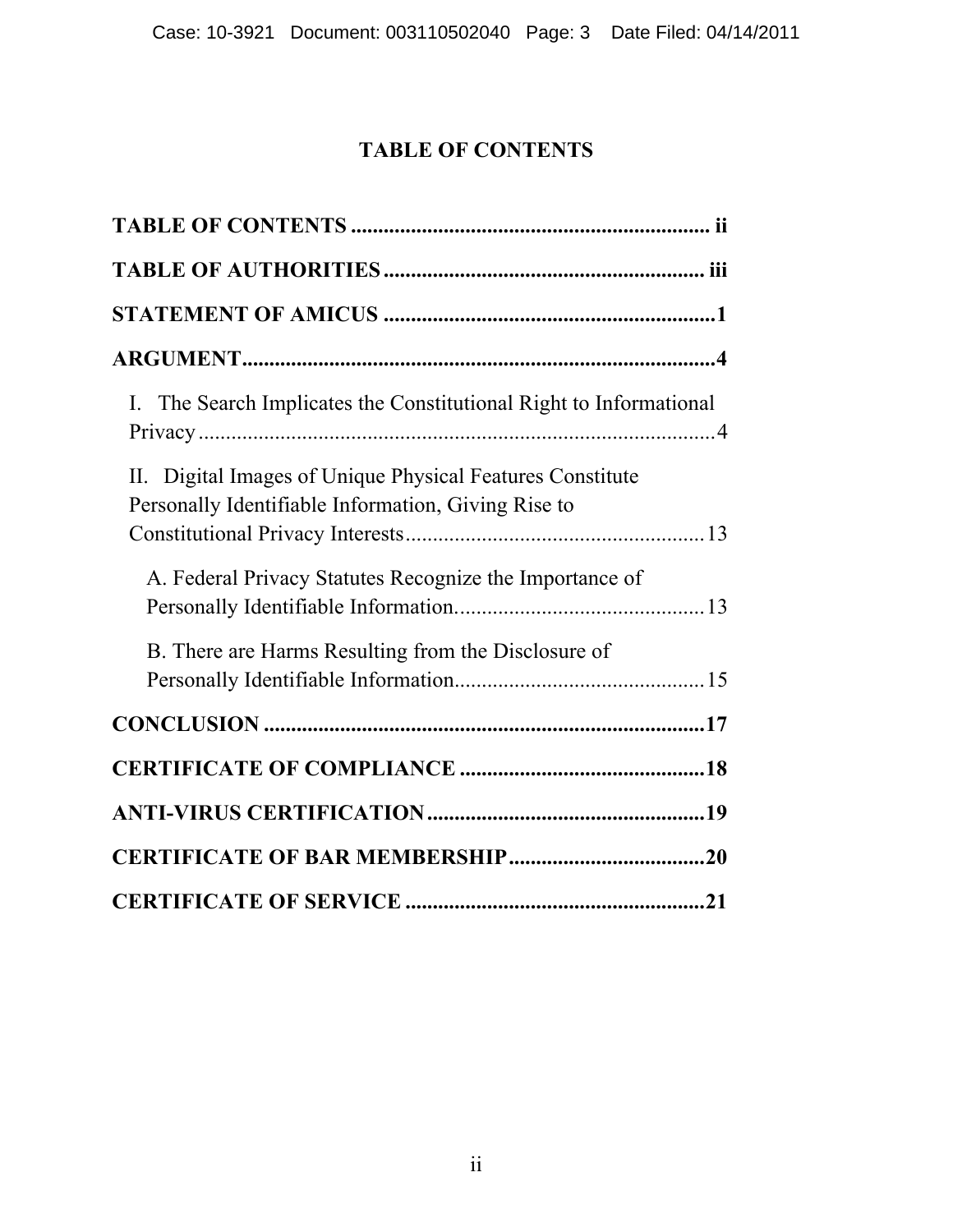# **TABLE OF AUTHORITIES**

# **Cases**

| Northwestern Memorial Hospital v. Ashcroft, 362 F.3d 923 (7th Cir. 2004) 15    |  |
|--------------------------------------------------------------------------------|--|
|                                                                                |  |
|                                                                                |  |
|                                                                                |  |
| <b>Statutes</b>                                                                |  |
|                                                                                |  |
|                                                                                |  |
|                                                                                |  |
|                                                                                |  |
|                                                                                |  |
|                                                                                |  |
| <b>Other Authorities</b>                                                       |  |
| Anita L. Allen, <i>Coercing Privacy</i> , 40 WM. & MARY L. REV. 723 (1999)  12 |  |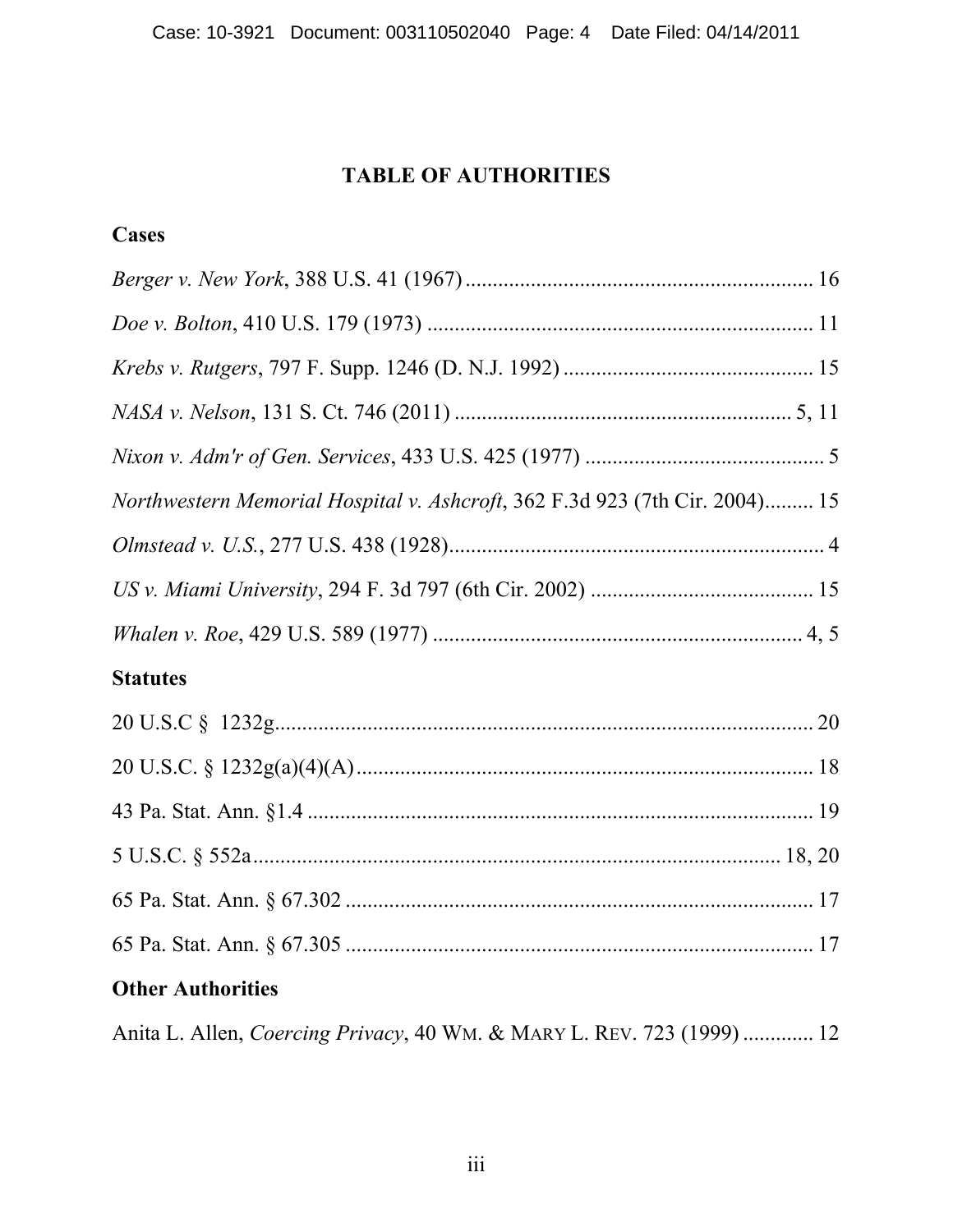| Anita Ramasastry, Tracking Every Move You Make: Can Car Rental Companies<br>Use Technology to Monitor Our Driving? A Connecticut's Court's Ruling<br>Highlights an Important Question, Findlaw News, Aug. 23, 2005 11 |
|-----------------------------------------------------------------------------------------------------------------------------------------------------------------------------------------------------------------------|
| Deborah Hurley, A Whole World in One Glance: Privacy as a Key Enabler of<br>Individual Participation in Democratic Governance, 1 INTERNATIONAL JOURNAL<br>OF INTERNET TECHNOLOGY AND SECURED TRANSACTIONS 2 (2007) 14 |
| Francesca Bignami, The Case for Tolerant Constitutional Patriotism: The Right to<br>Privacy Before the European Courts, 41 CORNELL INT'L L.J. 211 (2008)  13                                                          |
| Gary T. Marx, Commentary, At-Home Spying: Privacy Wanes as Technology<br>Gains; Surveillance may be legal, but is that the only standard?, Los Angeles                                                                |
| Gary T. Marx, Murky Conceptual Waters: the Public and the Private (2001)  14                                                                                                                                          |
| HELEN NISSENBAUM, PRIVACY IN CONTEXT: TECHNOLOGY, POLICY, AND THE                                                                                                                                                     |
| Jeffrey Rosen, The Purposes of Privacy: A Response, 89 GEO. L.J. 2117 (2001). 13                                                                                                                                      |
| Jeffrey Rosen, <i>Why Privacy Matters</i> , WILSON Q., Autumn 2000  12                                                                                                                                                |
| Jerry Kang, Info. Privacy in Cyberspace Transactions, 50 STAN.L.REV. 1193                                                                                                                                             |
| Julie E. Cohen, Examined Lives: Informational Privacy and the Subject as Object,                                                                                                                                      |
| Office of Management and Budget, Memorandum for the Heads of Executive<br>Departments and Agencies: Safeguarding Against and Responding to the Breach                                                                 |
| Pamela Samuelson, Privacy As Intellectual Property, 52 STAN. L. REV. 1125                                                                                                                                             |
| ROBERT ELLIS SMITH, OUR VANISHING PRIVACY AND WHAT YOU CAN DO TO                                                                                                                                                      |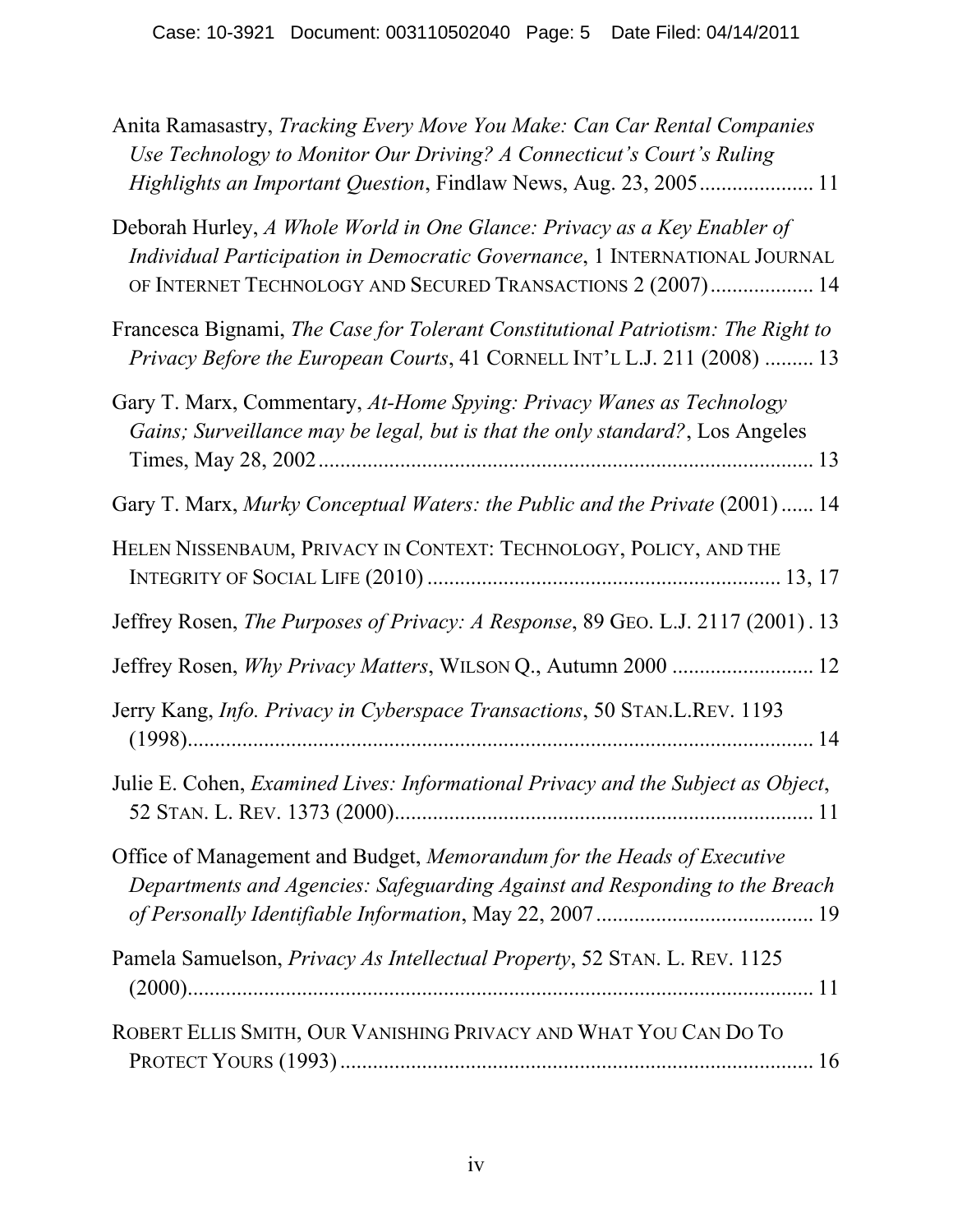| Samuel Warren & Louis Brandeis, The Right to Privacy, 4 HARV. L. REV. 193 |  |
|---------------------------------------------------------------------------|--|
| WHITFIELD DIFFIE & SUSAN LANDAU, PRIVACY ON THE LINE: THE POLITICS OF     |  |
| <b>Rules</b>                                                              |  |
|                                                                           |  |
| <b>Regulations</b>                                                        |  |
|                                                                           |  |
|                                                                           |  |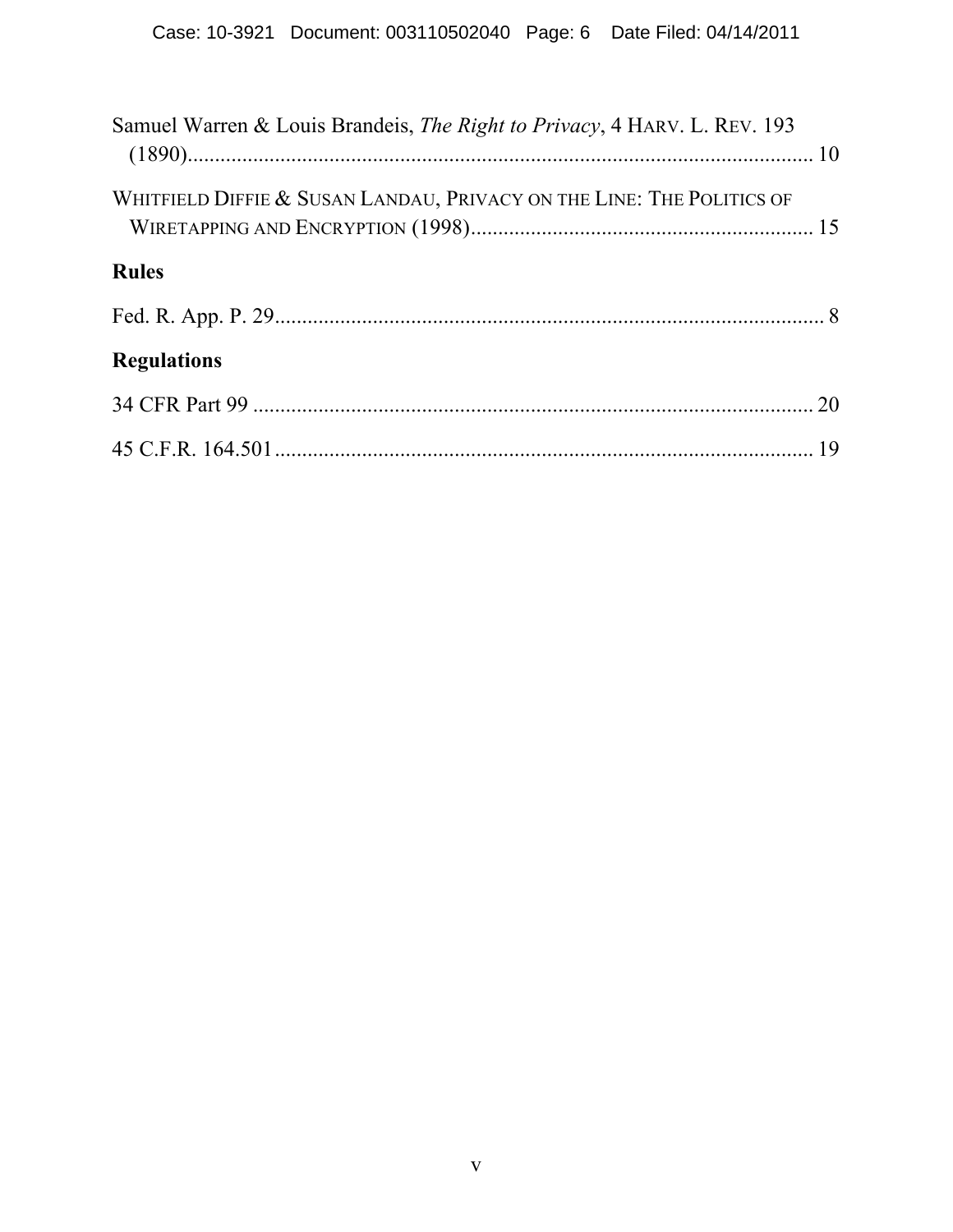#### **STATEMENT OF AMICUS**

The Electronic Privacy Information Center ("EPIC")<sup>1</sup> is a public interest research center in Washington,  $D.C.<sup>2</sup>$  EPIC was established in 1994 to focus public attention on emerging civil liberties issues and to protect privacy, the First Amendment, and other Constitutional values. EPIC routinely participates as *amicus curiae* in cases before the United States Supreme Court, federal circuit courts, and state appellate courts in cases concerning privacy issues, new technologies, and Constitutional interests, including: *FCC v. AT&T Inc.*, 131 S. Ct. 1177 (2011); *Doe v. Reed*, 130 S. Ct. 2811 (2010); *Quon v. City of Ontario*, 130 S. Ct. 2619 (2010); *Flores-Figueroa v. United States*, 129 S. Ct. 1886 (2009); *Crawford v. Marion County Election Board*, 553 U.S. Ct. 181 (2008); *Hiibel v. Sixth Judicial Circuit of Nevada*, 542 U.S. 177 (2004); *Doe v. Chao*, 540 U.S. 614 (2003); *Smith v. Doe*, 538 U.S. 84 (2003); *Department of Justice v. City of Chicago*, 537 U.S. 1229 (2003); *Watchtower Bible and Tract Society of N.Y., Inc. v. Village of Stratton*, 536 U.S. 150 (2002); *Reno v. Condon*, 528 U.S. 141 (2000); *S.E.C. v. Rajaratnam*, 622 F.3d 159 (2d Cir. 2010); *IMS Health v. Ayotte*, 550 F.3d 42 (1st Cir. 2008) *cert. denied,* 129 S. Ct. 2864

1

 $\frac{1}{1}$  No party's counsel authored EPIC's brief in whole or in part, nor did a party or other person contribute money intended to fund preparing or submitting the brief.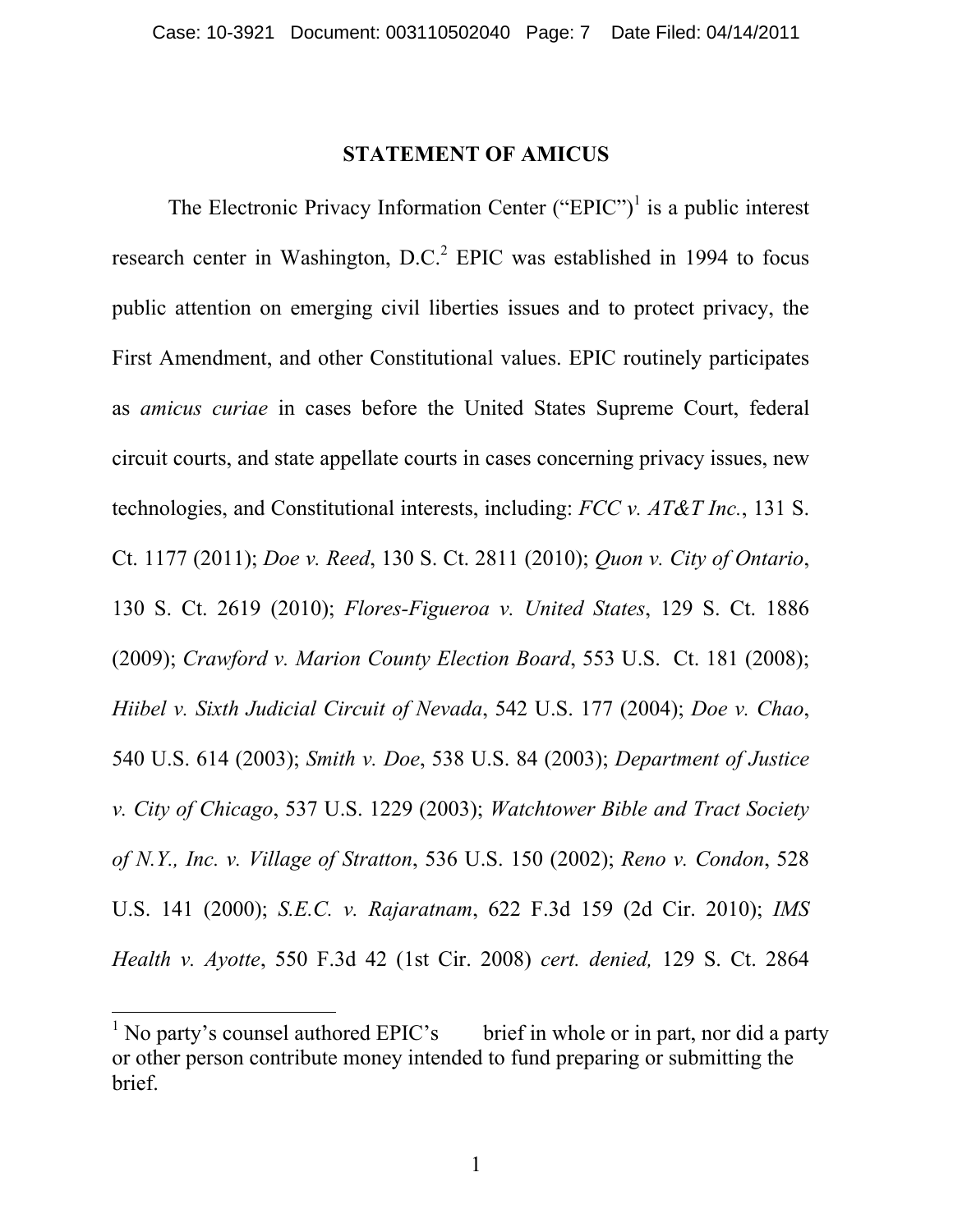(2009); *Kohler v. Englade*, 470 F.3d 1104 (5th Cir. 2006) 470 F.3d 1104 (5th Cir. 2006); *United States v. Kincade*, 379 F.3d 813 (9th Cir. 2004), *cert. denied* 544 U.S. 924 (2005); *Commonwealth v. Connolly*, 913 N.E.2d 356 (Mass. 2009); and *State v. Raines*, 857 A.2d 19 (Md. 2003).

EPIC has a particular interest in individuals' right to informational privacy – the right to control the collection and disclosure of privacy facts. *See, e.g., NASA v. Nelson,* 131 S. Ct. 746 (2011) (Brief of *amicus curiae* Electronic Privacy Information Center); *IMS Health Inc. v. Sorrell*, 630 F.3d 263 (2d Cir. 2010), *cert. granted*, *Sorrell v. IMS Health Inc.,* 131 S. Ct. 857 (2011) (No. 10- 779) (Brief of *amicus curiae* Electronic Privacy Information Center). EPIC also has a long-standing interest in protecting individuals from unreasonable technology-aided searches. *See, e.g. Tolentino v. New York*, 926 N.E.2d 1212 (N.Y. 2010), *cert. granted*, 131 S. Ct. 595, (2010) (No. 09-11556) and *cert. dismissed as improvidently granted*, 131 S. Ct. 1387 (U.S. 2011) (Brief of *amicus curiae* Electronic Privacy Information Center); *Herring v. United States*, 555 U.S. 135 (2009) (Brief of *amicus curiae* Electronic Privacy Information Center).

At issue in this case is the right of public employees to remain free from surreptitious video surveillance while undressed as they shower at their

<sup>&</sup>lt;sup>2</sup> EPIC Fellows Conor Kennedy and Nichole Rustin-Paschal contributed to the preparation of this brief.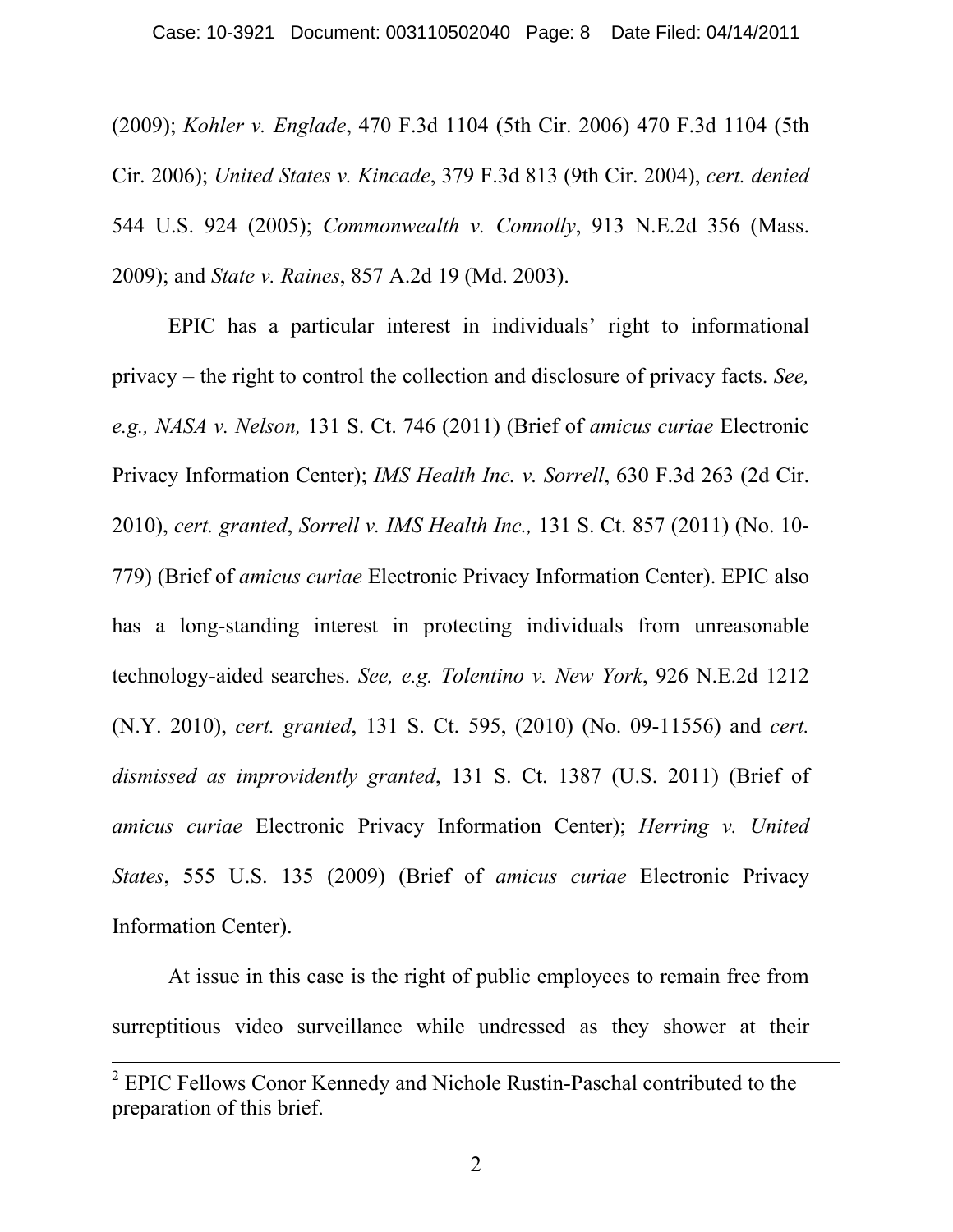workplace. Further, the case implicates the individuals' interest in preventing the subsequent disclosure of images of their unclothed bodies on computer networks accessible to others. Such disclosures create particular privacy harms when the images reveal unique physical features, which constitute personally identifiable information.

EPIC urges reversal of the lower court's decision granting summary judgment in favor of Appellees. The digital video captured unique physical features that constitute personally identifiable information linked to Ms. Doe. Appellees' surreptitious search of Ms. Doe violates the constitutional right to informational privacy and should be impermissible.

Counsel for Appellees oppose the filing of this *amicus* brief. Therefore, EPIC contemporaneously files a motion for leave to file as *amicus* pursuant to Fed. R. App. P. 29.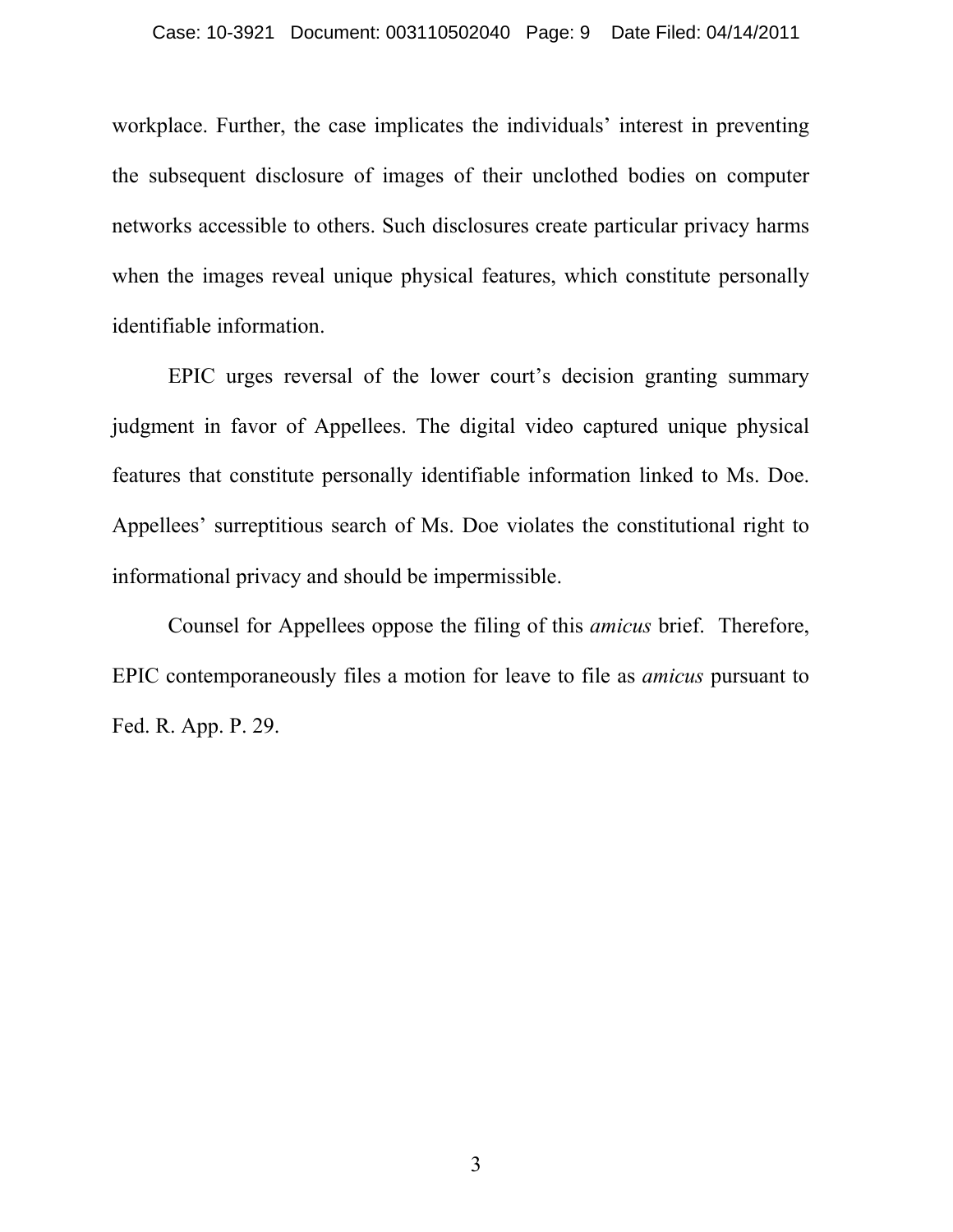#### **ARGUMENT**

# **I. The Search Implicates the Constitutional Right to Informational Privacy**

Justice Brandies described the right of privacy as "the most comprehensive of rights and the right most valued by civilized men." *Olmstead v. U.S.*, 277 U.S. 438, 478 (1928) (Brandeis, J., dissenting). In our modern age, the right of informational privacy seeks to protect this "most comprehensive of rights" from intrusion by means of new technology. The surreptitious recording of naked images of the human body by a state actor, coupled with the risk of widespread disclosure, implicates this privacy interest, rooted in the Constitution.

Courts have interpreted informational privacy rights as concerning both the collection and the disclosure of sensitive personal information. In *Whalen v. Roe*, 429 U.S. 589 (1977), the Supreme Court considered "whether the State of New York may record, in a centralized computer file, the names and addresses of all persons who have obtained, pursuant to a doctor's prescription, certain drugs . . ." 429 U.S. at 591. At issue in the case was the collection and risk of disclosure of sensitive medical information by the state that was potentially stigmatizing and could limit the ability of individuals to obtain employment, housing, education, and a wide range of opportunities.

The Court catalogued the tiers of robust legislative and physical data protections ensuring that individual technological failures would not result in the

4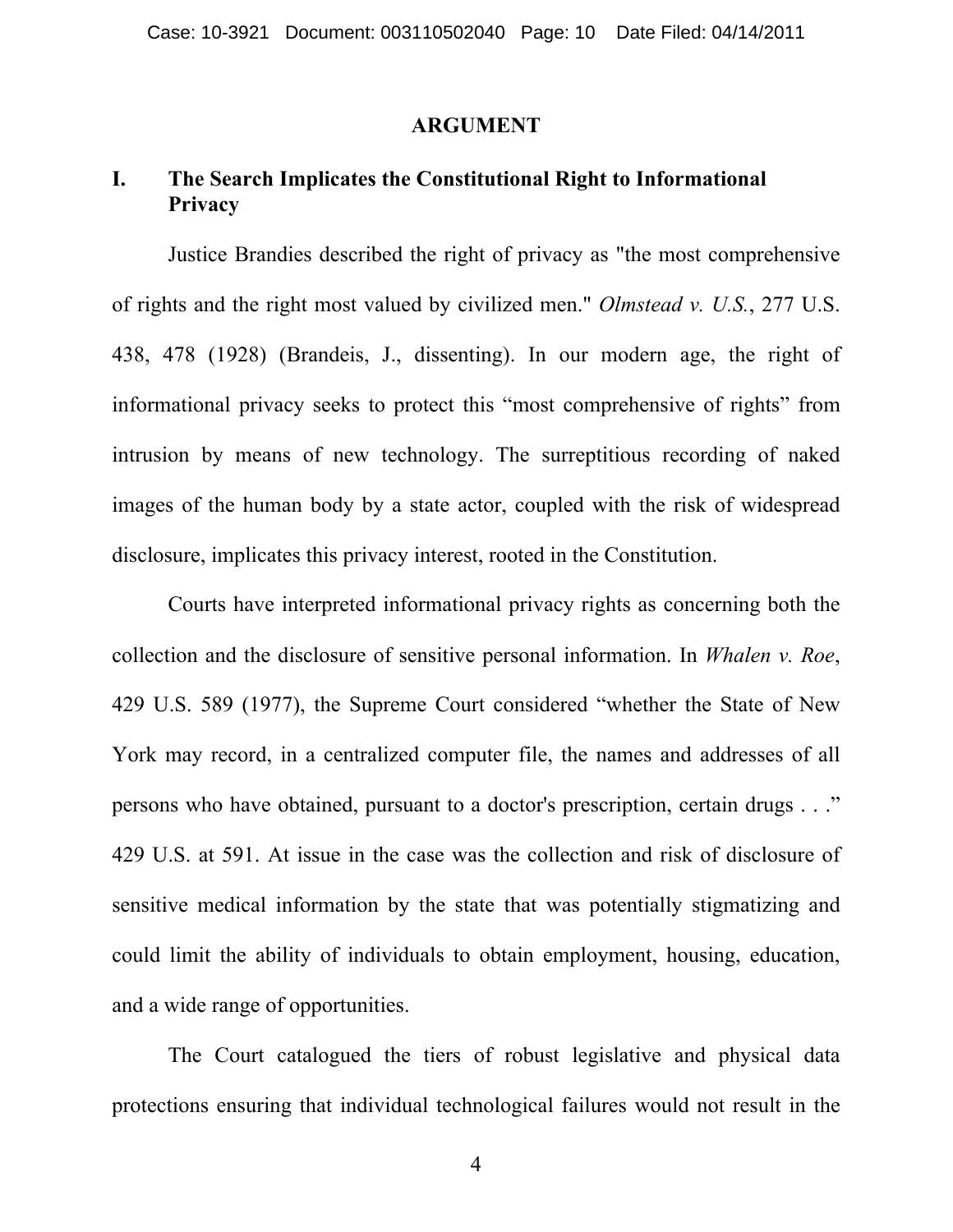exposure of personal information. The Court concluded that although the right to informational privacy was implicated, existing safeguards were adequate to protect the privacy interest. *Id*. Concurring, Justice Brennan further noted, "[t]he central storage and easy accessibility of computerized data vastly increases the potential for abuse of that information, and I am not prepared to say that future developments will not demonstrate the necessity of some curb on such technology." *Id*. at 607 (Brennan, J., concurring).

The Supreme Court recently affirmed that *Whalen,* in addition to *Nixon v. Adm'r of Gen. Services*, 433 U.S. 425 (1977), established that informational privacy interests that are "root[ed] in the Constitution." *NASA v. Nelson*, 131 S. Ct. 746, 762 (2011).

Even before the *Whalen* and *Nixon* decision, Warren and Brandies described the foundation of privacy as "not rights arising from contract or from special trust, but are rights as against the world." Samuel Warren & Louis Brandeis, *The Right to Privacy*, 4 HARV. L. REV. 193, 213 (1890). Since the publication of *The Right to Privacy*, scholars and advocates have advanced a commonly accepted understanding of informational privacy. As Professor Julie E. Cohen has written:

Informational privacy is an essential building block for the kind of individuality, and the kind of society, that we say we value. Legislating for informational privacy, in turn, requires a different kind of attention to the categories that have dominated the discussion about data privacy protection. Effective data privacy protection must

5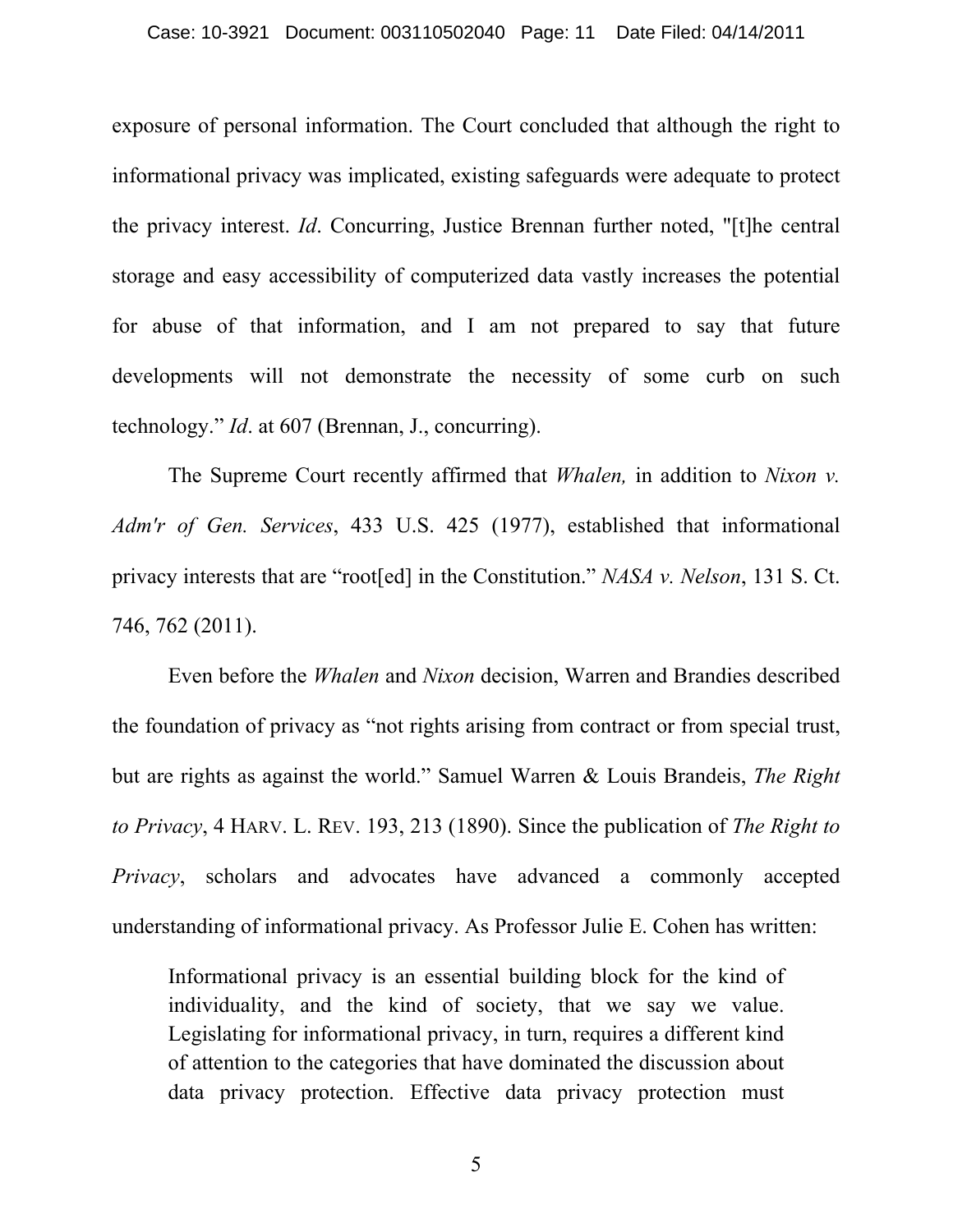delineate the appropriate boundary between ownership and speech, specify the parameters for effective consent, and impose meaningful procedural and substantive protections on information practices.

Julie E. Cohen, *Examined Lives: Informational Privacy and the Subject as Object*,

52 STAN. L. REV. 1373, 1435 (2000). Professor Pamela Samuelson explains,

In addition, it may be important to realize that our concept of information privacy, and in particular, our understanding of what is appropriate and inappropriate to do with personal information, is evolving over time.

Pamela Samuelson, *Privacy As Intellectual Property*, 52 STAN. L. REV. 1125,

1170-72 (2000). Professor Anita Ramastry stresses privacy's role in freedom: "As our society becomes less private, even with our consent at each step, the sum of all those steps may mean is also becomes less free." Anita Ramasastry, *Tracking Every Move You Make: Can Car Rental Companies Use Technology to Monitor Our Driving? A Connecticut's Court's Ruling Highlights an Important Question*,

Findlaw News, Aug. 23, 2005.

Privacy contributes to personal and social development, as many scholars

have described. Professor Jeffrey Rosen states:

There is also an important case for privacy that has to do with the development of human individuality . . . . We are trained in this country to think of all concealment as a form of hypocrisy. But we are beginning to learn how much may be lost in a culture of transparency: the capacity for creativity and eccentricity, for the development of self and soul, for understanding, friendship, even love.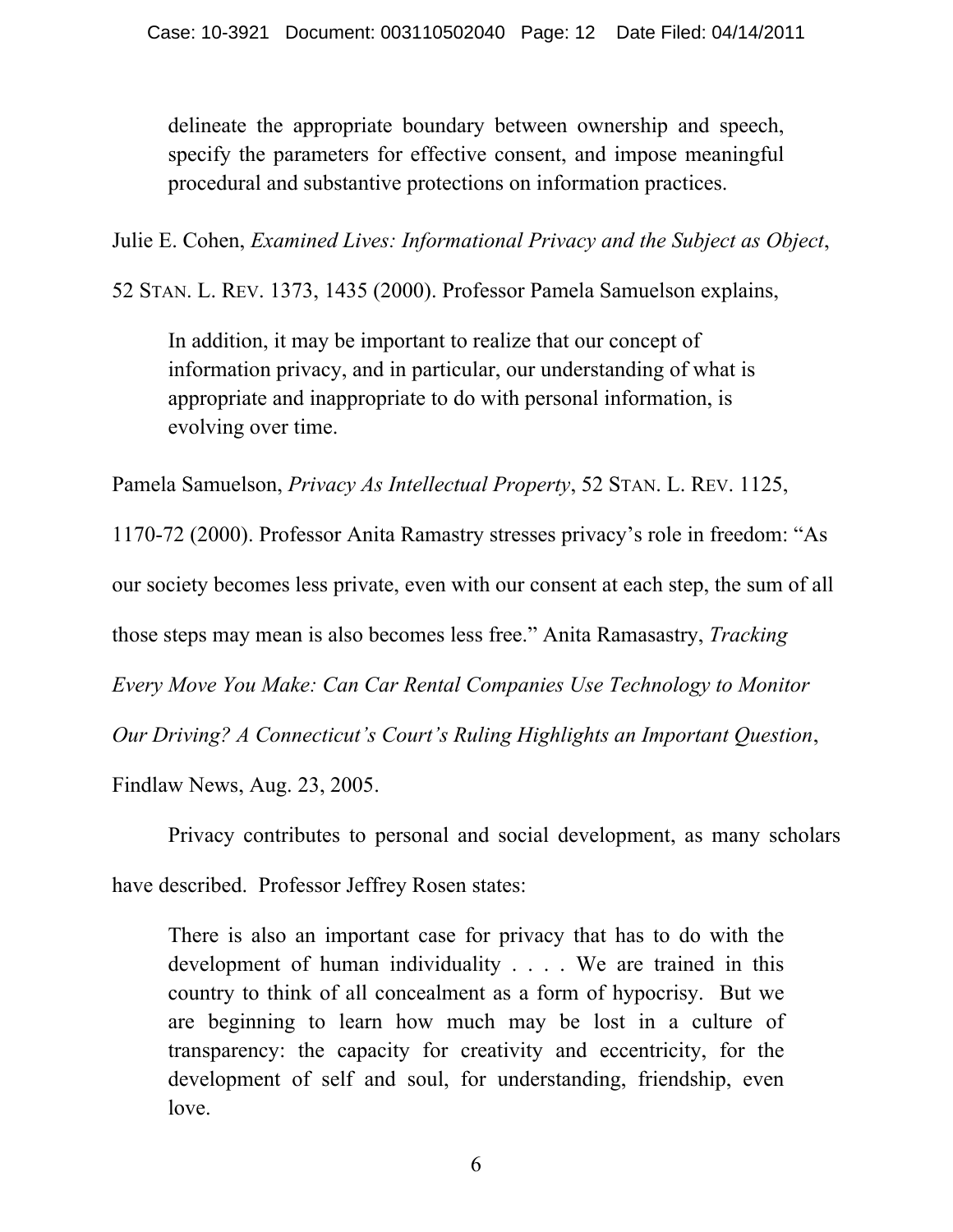Jeffrey Rosen, *Why Privacy Matters*, WILSON Q., Autumn 2000, at 38.

Privacy also bolsters personal development. Professor Anita Allen-Castellitto suggest that limiting the disclosure of embarrassing personal information strengthens the individual's capacity to experiment and comply with cross-cutting social roles, both in public and behind closed doors:

Privacy has value as the context in which individuals work to make themselves better equipped for their familial, professional, and political roles. With privacy, I can try to become competent to perform and achieve up to my capacities, as well as to try out new ideas and practice developing skills.

Anita L. Allen, *Coercing Privacy*, 40 WM. & MARY L. REV. 723, 739-40 (1999).

Professor Allen has written:

There is both empirical evidence and normative philosophical argument supporting the proposition that paradigmatic forms of privacy (e.g., seclusion, solitude, confidentiality, secrecy, anonymity) are vital to well-being. It is not simply that people need opportunities for privacy; the point is that their well-being, and the well-being of the liberal way of life, requires that they in fact experience privacy.

*Id.*, at 756. Professor Gary T. Marx notes: "We assume, or at least morally expect, that under ordinary circumstances behavior behind closed doors, in darkness and at a distance will be protected from the eavesdropping of third parties." Gary T. Marx, Commentary, *At-Home Spying: Privacy Wanes as Technology Gains;*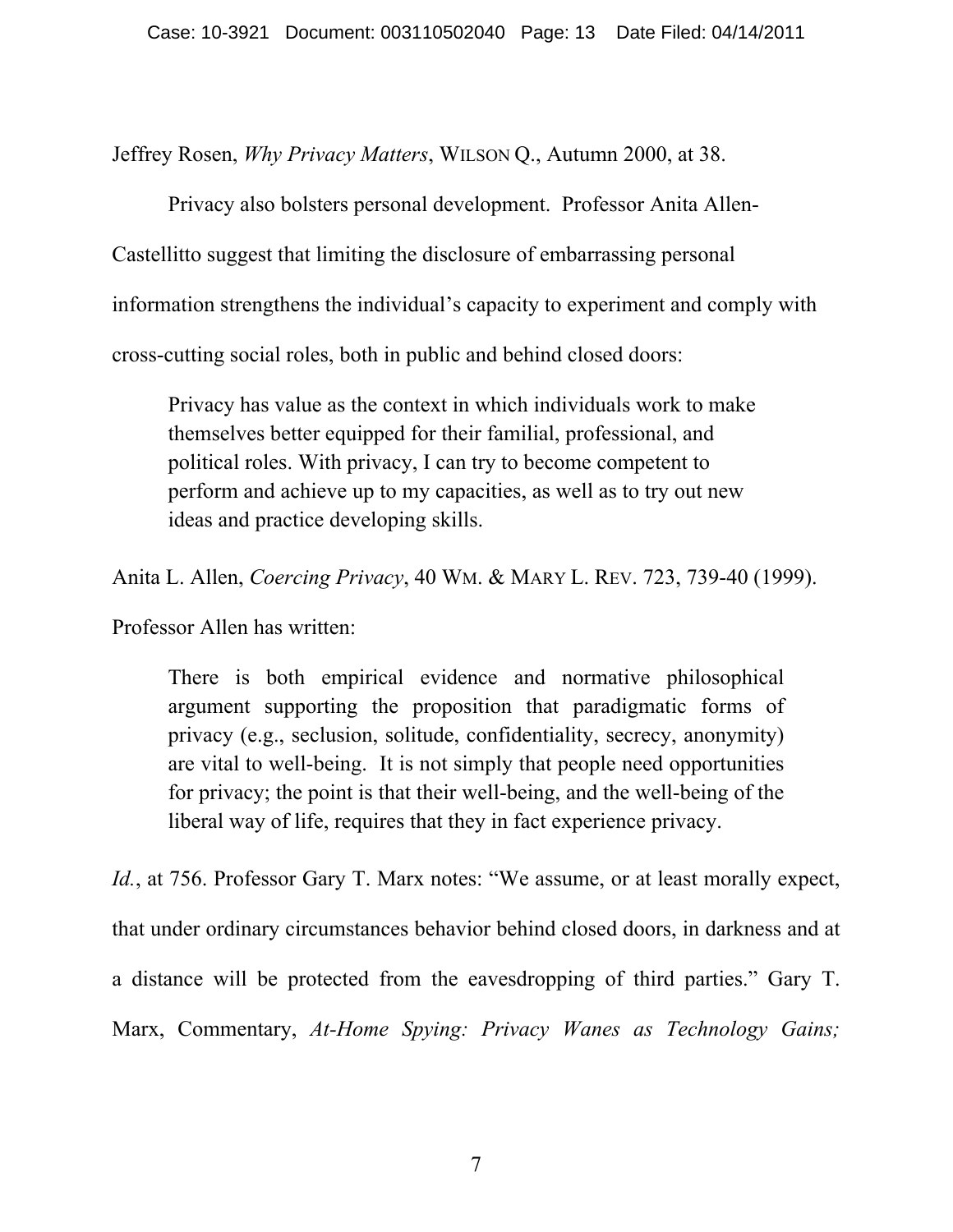*Surveillance May be Legal, But is that the Only Standard?*, L.A. Times, May 28, 2002, at 11.

Privacy is also foundational to human dignity, respect, and autonomy. Professor Francesca Bignami urges that "[e]ven in a world in which, thanks to technology, acquiring knowledge about others is virtually effortless, personal autonomy must be respected." Francesca Bignami, *The Case for Tolerant Constitutional Patriotism: The Right to Privacy Before the European Courts*, 41 CORNELL INT'L L.J. 211, 223 (2008). Professor Rosen explains how the term applies to privacy law: "autonomy concerns the individuals' ability to maintain a sphere of immunity from social norms and regulations." Jeffrey Rosen, *The Purposes of Privacy: A Response*, 89 GEO. L.J. 2117, 2121 (2001). Professor Helen Nissenbaum has written:

[E]ven when we are uncertain whether or not we are being watched, we must act as if we are. When this happens, when we have internalized the gaze of the watchers and see ourselves through their eyes, we are acting according to their principles and not ones that are truly our own.

HELEN NISSENBAUM, PRIVACY IN CONTEXT: TECHNOLOGY, POLICY, AND THE INTEGRITY OF SOCIAL LIFE 82 (2010). Professor Marx states:

When the self can be technologically invaded without permission and even often without the knowledge of the person, dignity and liberty are diminished. Respect for the individual involves not causing harm, treating persons fairly through the use of universally applied valid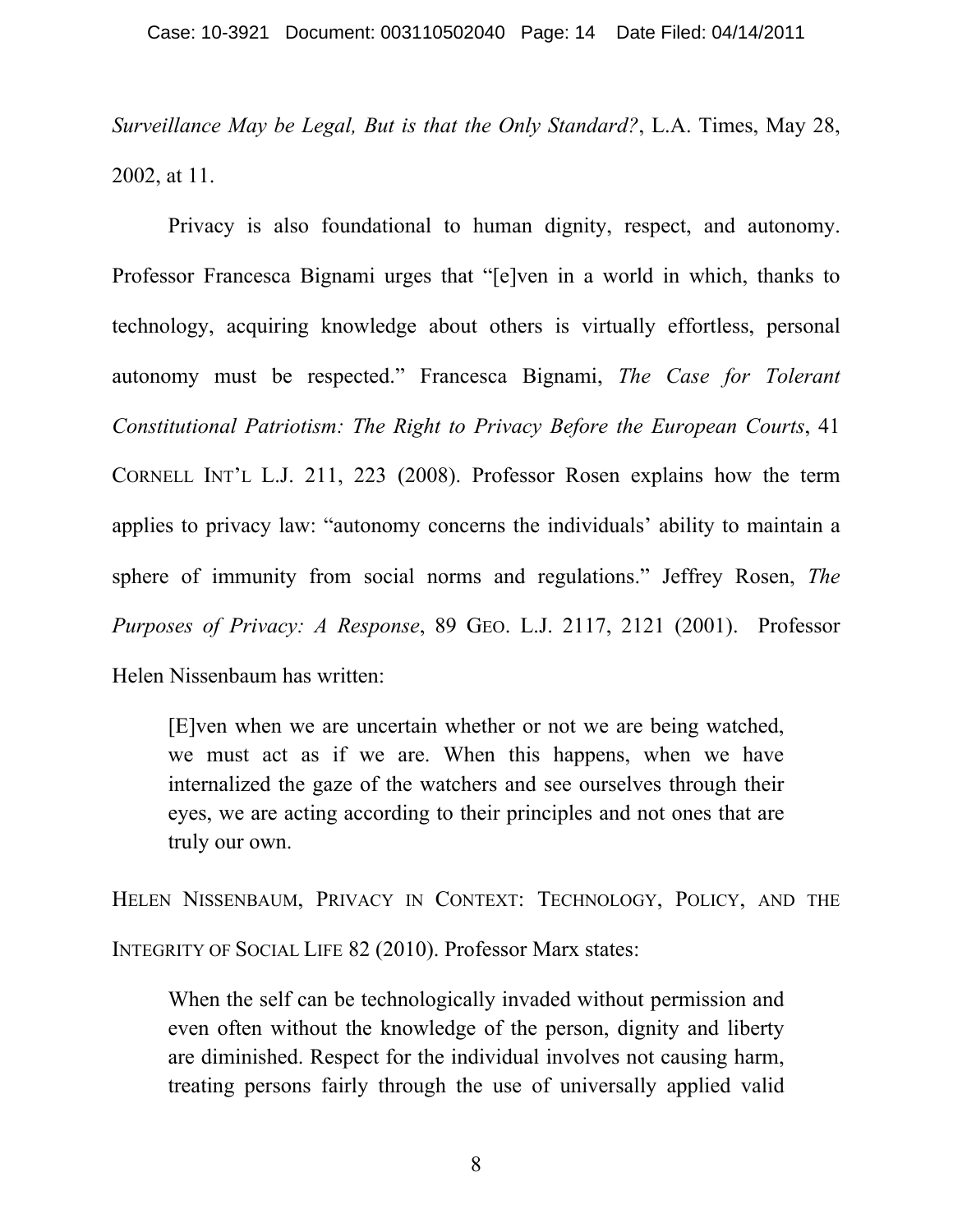measures, offering meaningful choices and avoiding manipulation and coercion. These in turn depend on being adequately informed.

Gary T. Marx, *Murky Conceptual Waters: the Public and the Private* (2001), http://web.mit.edu/gtmarx/www/murkypublicandprivate.html. Former OECD Official and Director of the Harvard Information Infrastructure Project Deborah Hurley adds that:

Protection of privacy and personal data are important because they go profoundly to our sense of self, individual integrity, and autonomy and to our ability to express ourselves, to communicate with others, and to participate in the collective, all deep human needs.

Deborah Hurley, *A Whole World in One Glance: Privacy as a Key Enabler of* 

*Individual Participation in Democratic Governance*, 1 INTERNATIONAL JOURNAL OF INTERNET TECHNOLOGY AND SECURED TRANSACTIONS 2 (2007).

Professor Jerry Kang has described several purposes served by informational privacy. Jerry Kang, *Info. Privacy in Cyberspace Transactions*, 50 STAN.L.REV. 1193, 1212–16, 1260 (1998). First, informational privacy helps individuals avoid the embarrassment that accompanies the disclosure of certain personal details. *Id*. Second, informational privacy helps individuals construct intimacy with others by preserving a body of personal information that can be selectively shared to communicate trust. *Id.* Third, informational privacy helps individuals avoid damaging misuse of information that may unnecessarily expose them to prejudice. *Id.* Finally, informational privacy helps to preserve human dignity. *Id.*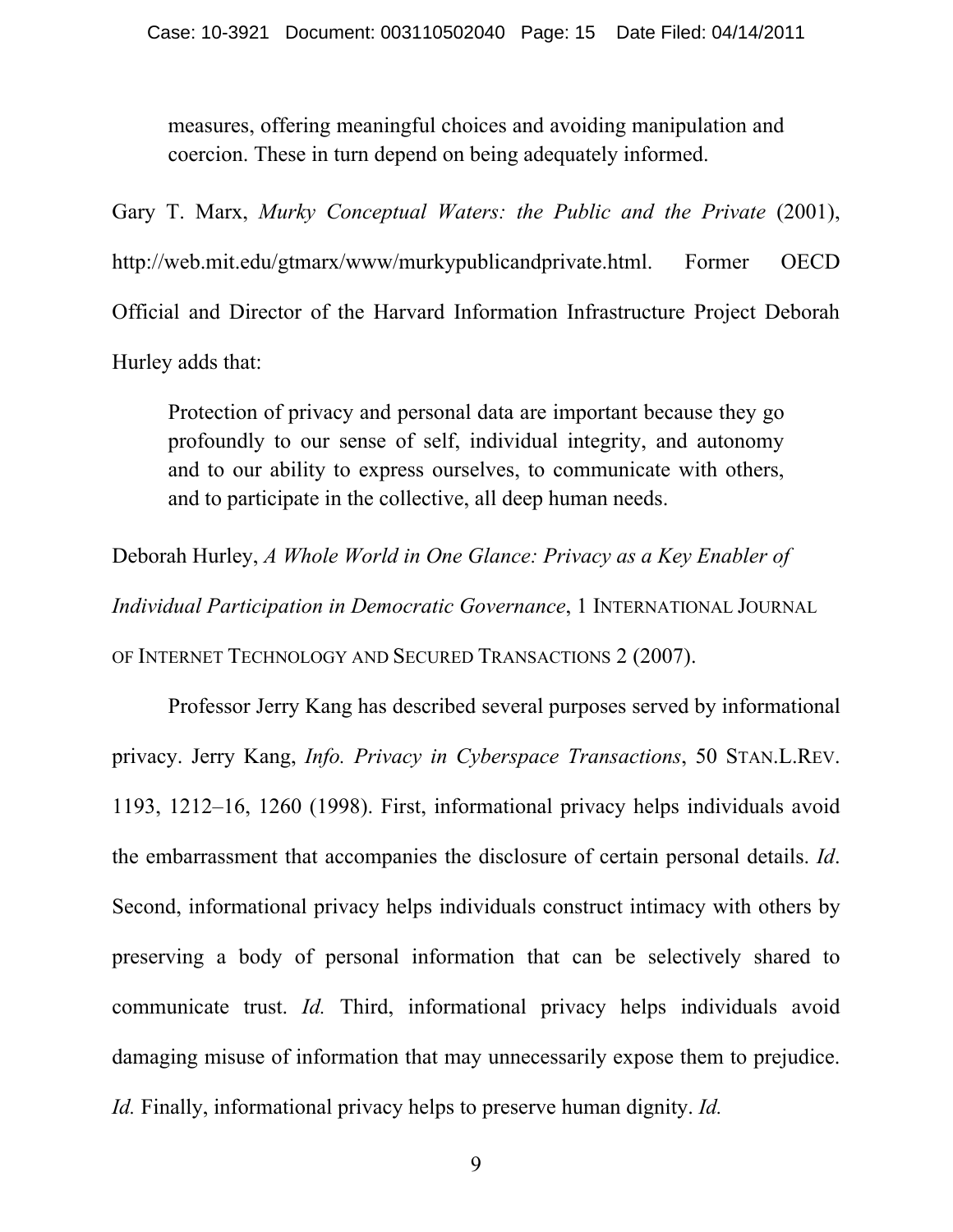Given the specific threats posed to privacy by the emergence of modern information systems, it is also not surprising that experts in computer security have also contributed to the formulation of the modern privacy right:

Privacy is at the very soul of being human . . . . Privacy is the right to autonomy and it includes the right to be let alone. Privacy encompasses the right to control information about ourselves, including the right to limit access to that information. The right to privacy embraces the right to keep confidence confidential and to share them in private conversation. Most important, the right to privacy means the right to enjoy solitude, intimacy, and anonymity.

WHITFIELD DIFFIE & SUSAN LANDAU, PRIVACY ON THE LINE: THE POLITICS OF WIRETAPPING AND ENCRYPTION 126 (1998). The protection of informational privacy remains central to the American experience. U.S. privacy commentator

Robert Ellis Smith has said:

Privacy is vital to our national life. Otherwise our culture is debased, belittled, and perverted.

It is equally crucial to the lives of each one of us. Without privacy there is no safe haven to know oneself. There is no space for experimentation, risk-taking, and making mistakes. There is no room for growth. Without privacy there is no introspection; there is only group activity. Without privacy, everyone resembles everyone else. A number will do, everyone resembles everyone else. Without privacy, individuality perishes. Without individuality, there can be no group culture, or at least no group culture with any merit.

ROBERT ELLIS SMITH, OUR VANISHING PRIVACY AND WHAT YOU CAN DO TO

PROTECT YOURS 4 (1993), *citing Doe v. Bolton*, 410 U.S. 179 (1973).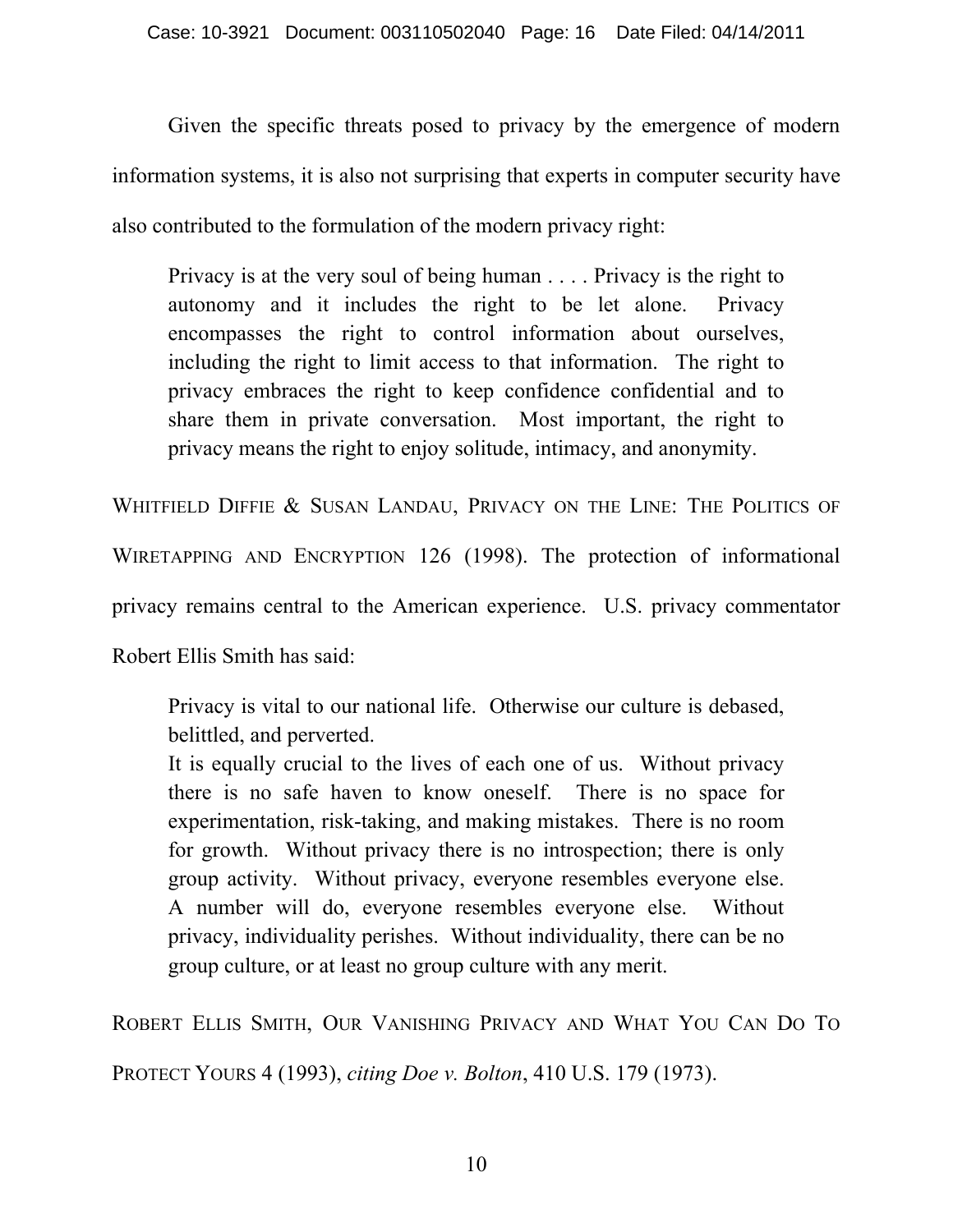In this case, Appellees surreptitiously collected digital video and images of Ms. Doe while she showered. Doe v. Luzerne, No. 08-1155, slip op. at 5, 7 (M.D. Pa. Aug. 31, 2010) appeal docketed, No. 10-3921 (3d. Cir. 2010). Appellees then distributed the sensitive, personal video and images through the workplace computer network, which later resulted in disclosure of the data to other employees. *Id.* at 7-8. Beyond the known collection and disclosures in this case, Appellees also exposed Ms. Doe to great risk that her personal information would be further disclosed through the computer network – a network accessible to numerous employees.

The risk of improper disclose of the naked images of an employee placed on a computer network goes far beyond what the Supreme Court called a "mere possibility that security measure will fail" in *Nelson. Nelson,* 131 S.Ct. at 763. Images of an employee, standing naked in a shower, were surreptiously gathered, improperly retained, and purposefully disclosed. The case before this Court implicates numerous interests, including freedom, intimacy, autonomy, and human dignity. The right of informational privacy protects individuals from such unreasonable intrusions into their private lives.

Furthermore, Appellees placed Ms. Doe's personal information at risk of disclosure to the public. The Pennsylvania Open Records Law imposes a presumption in favor of public disclosure for all state and municipal agency

11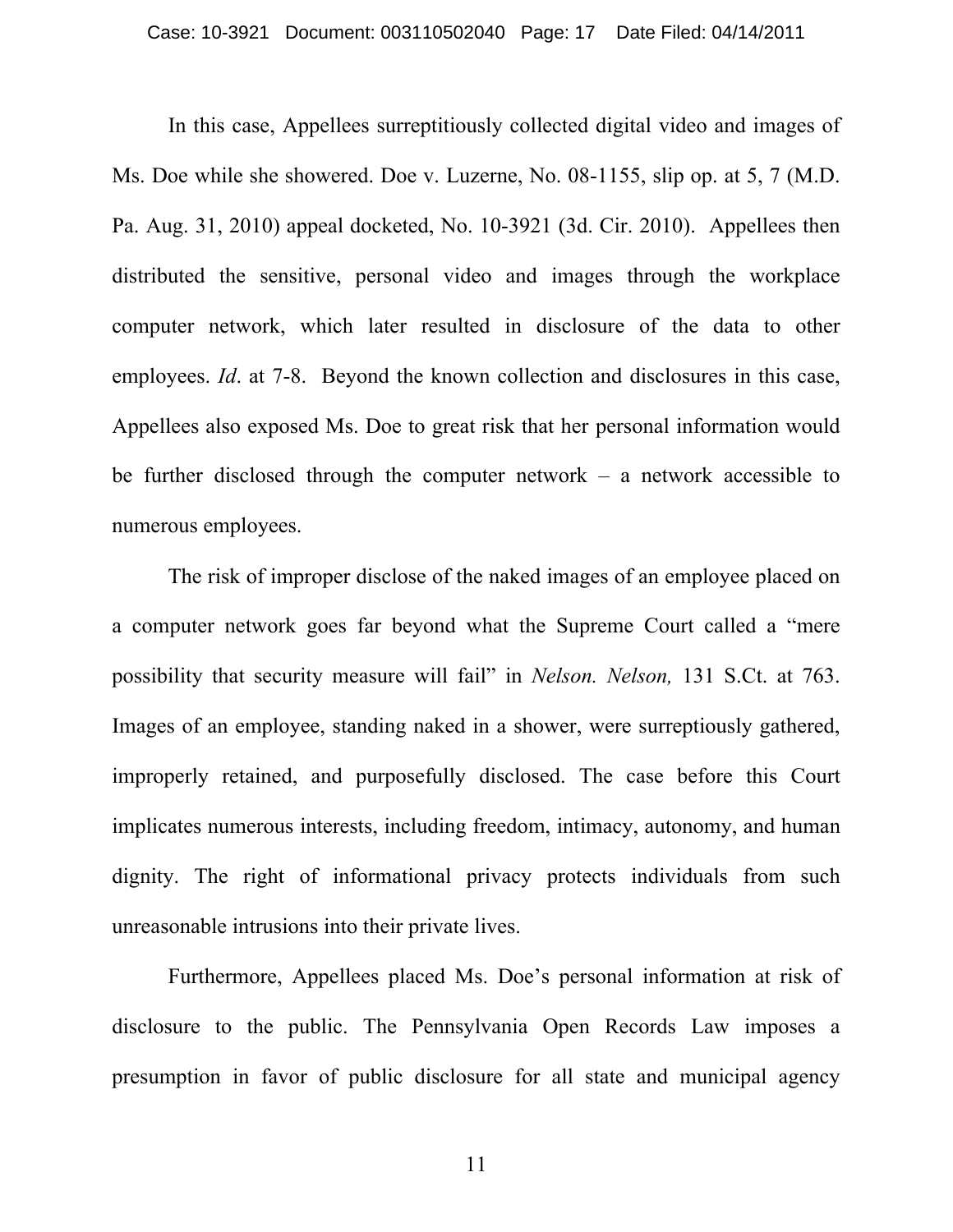#### Case: 10-3921 Document: 003110502040 Page: 18 Date Filed: 04/14/2011

records, including computer records. 65 Pa. Stat. Ann. § 67.302; § 67.305. No statutory exemption would, on its face, preclude disclosure to the public, in response to an Open Records Law request, of the video and screen shots depicting Ms. Doe's naked body. 65 Pa. Stat. Ann. § 67.302 *et seq.* The Act includes exemptions protecting records containing Personally Identifiable Information (PII) from disclosure, but fails to include semi-nude images within the list of protected data. 65 Pa. Stat. Ann. §  $67.708(b)(6)(i)(A)-(C)$ . As Professor Nissenbaum has explained, open government laws with insufficient privacy safeguards expose government employees to substantial risks.

As more and more public agencies place records online . . . seekers are able to retrieve information from myriad locales without leaving their desks. As a consequence, interested parties, from journalists and information brokers to identity thieves and stalkers, are availing themselves of these services.

HELEN NISSENBAUM, PRIVACY IN CONTEXT: TECHNOLOGY, POLICY, AND THE INTEGRITY OF SOCIAL LIFE, 56 (Stanford University Press, 2010).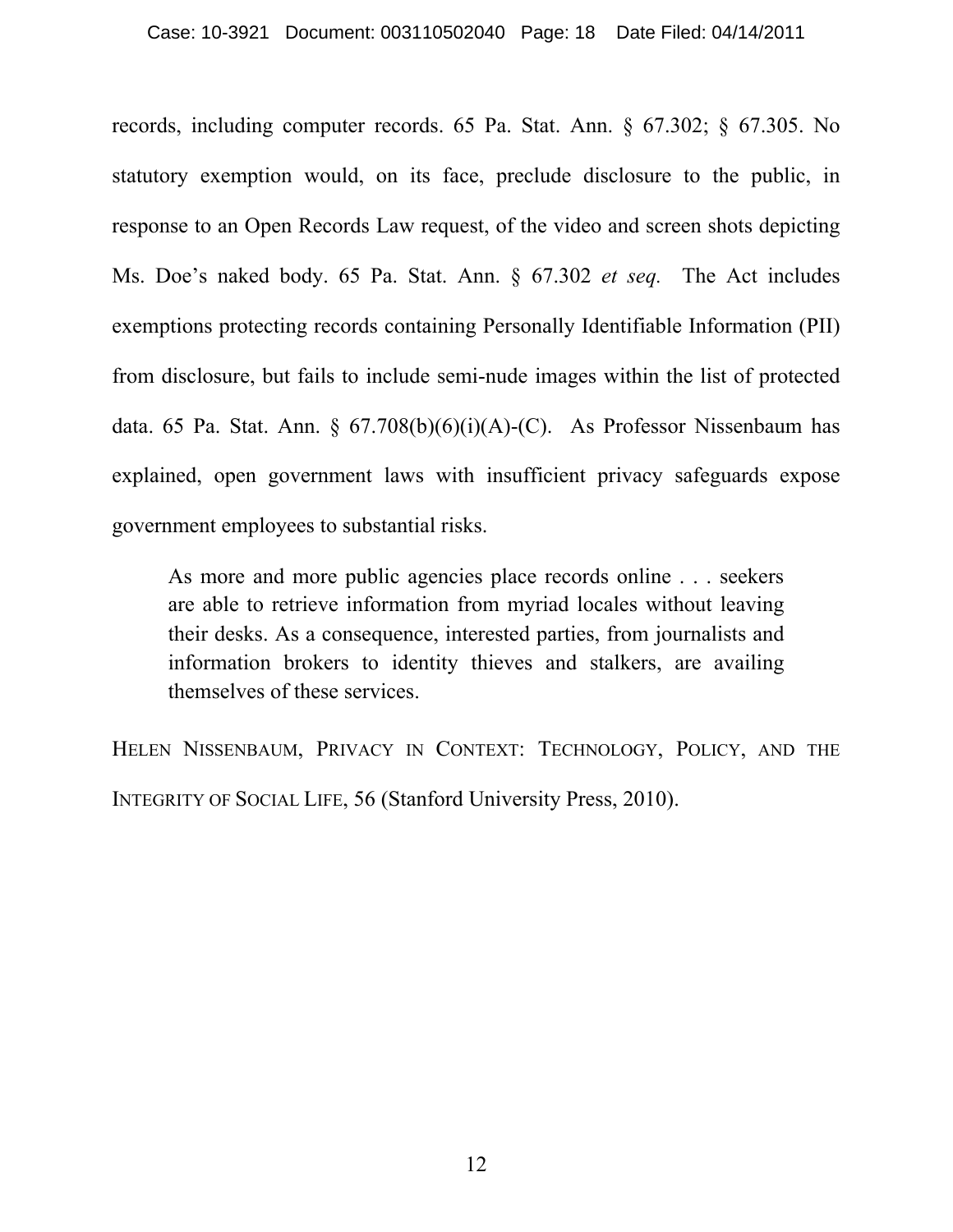## **II. Digital Images of Unique Physical Features Constitute Personally Identifiable Information, Giving Rise to Constitutional Privacy Interests**

*A. Federal Privacy Statutes Recognize the Importance of Personally Identifiable Information.*

Federal statutes typically define "personal information" or "personally identifiable information" ("PII") as any information that is linked or can be linked to a known individual. The type of information covered by these definitions often includes Social Security numbers, biometric data, date and place of birth, mother's maiden name, and an individual's name. A uniquely identifying personal characteristic or feature, such as distinguishing body marking, constitutes personally identifiable information.

For example, the Privacy Act of 1974, 5 U.S.C. § 552a defines a record as:

any item, collection, or grouping of information about an individual that is maintained by an agency, including, but not limited to, his education, financial transactions, medical history, and criminal or employment history and that contains his name, or the identifying number, symbol, or other identifying particular assigned to the individual, such as a finger or voice print or a photograph.

The Family Educational Rights and Privacy Act of 1974, 20 U.S.C. §

 $1232g(a)(4)(A)$ , defines "education records" as

those records, files, documents, and other materials which (i) contain information directly related to a student; and (ii) are maintained by an educational agency or institution or by a person acting for such agency or institution.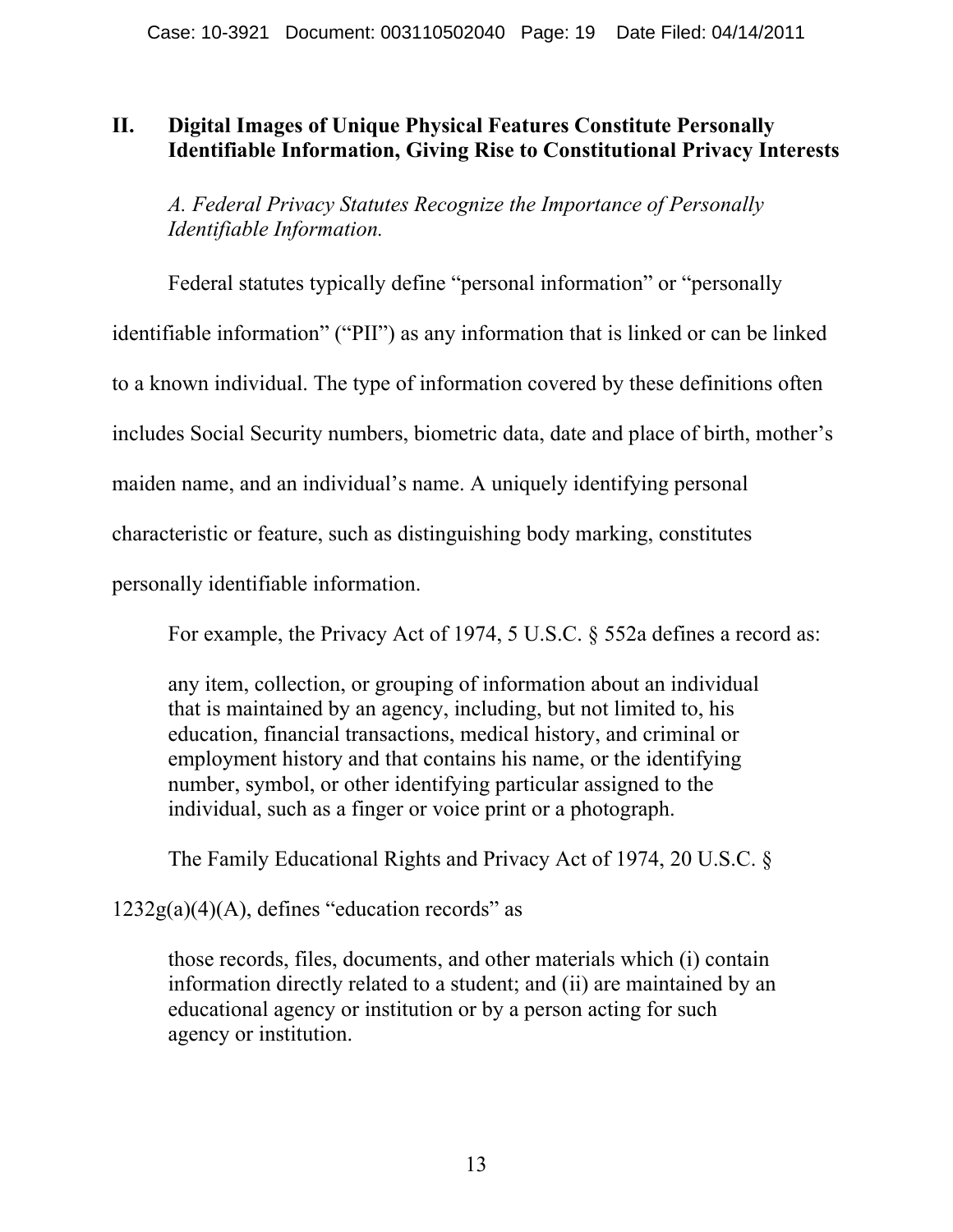The Health Insurance Portability and Accountability Act ("HIPPA") defines Protected Health Information ("PHI") as health status, provision of health care, or payment for health care that can be linked to an individual (including any part of an individual's medical record or payment history). 45 C.F.R. § 164.501. PHI includes individually identifiable health information related to the past, present or future physical or mental health or condition, the provision of health care to an individual, or the past, present, or future payment for the provision of health care to an individual. 45 C.F.R. § 160.103 Even the fact that an individual received medical care is protected information under the regulation. *Id*.

The Office of Management and Budget ("OMB"), defines PII as

information which can be used to distinguish or trace an individual's identity, such as their name, social security number, biometric records, etc. alone, or when combined with other personal or identifying information which is linked or linkable to a specific individual, such as date and place of birth, mother's maiden name, etc.

Office of Management and Budget, *Memorandum for the Heads of Executive Departments and Agencies: Safeguarding Against and Responding to the Breach of Personally Identifiable Information*, May 22, 2007 at fn. 1.

The Pennsylvania Code recognizes, in relation to military and personnel records (43 Pa. Stat. Ann. §1.4), consumer privacy, and student educational records (§ 4226.5 and § 16.65), the privacy protections granted by federal statute in section 13(a) of the Family Educational Rights and Privacy Act of 1974 (20 U.S.C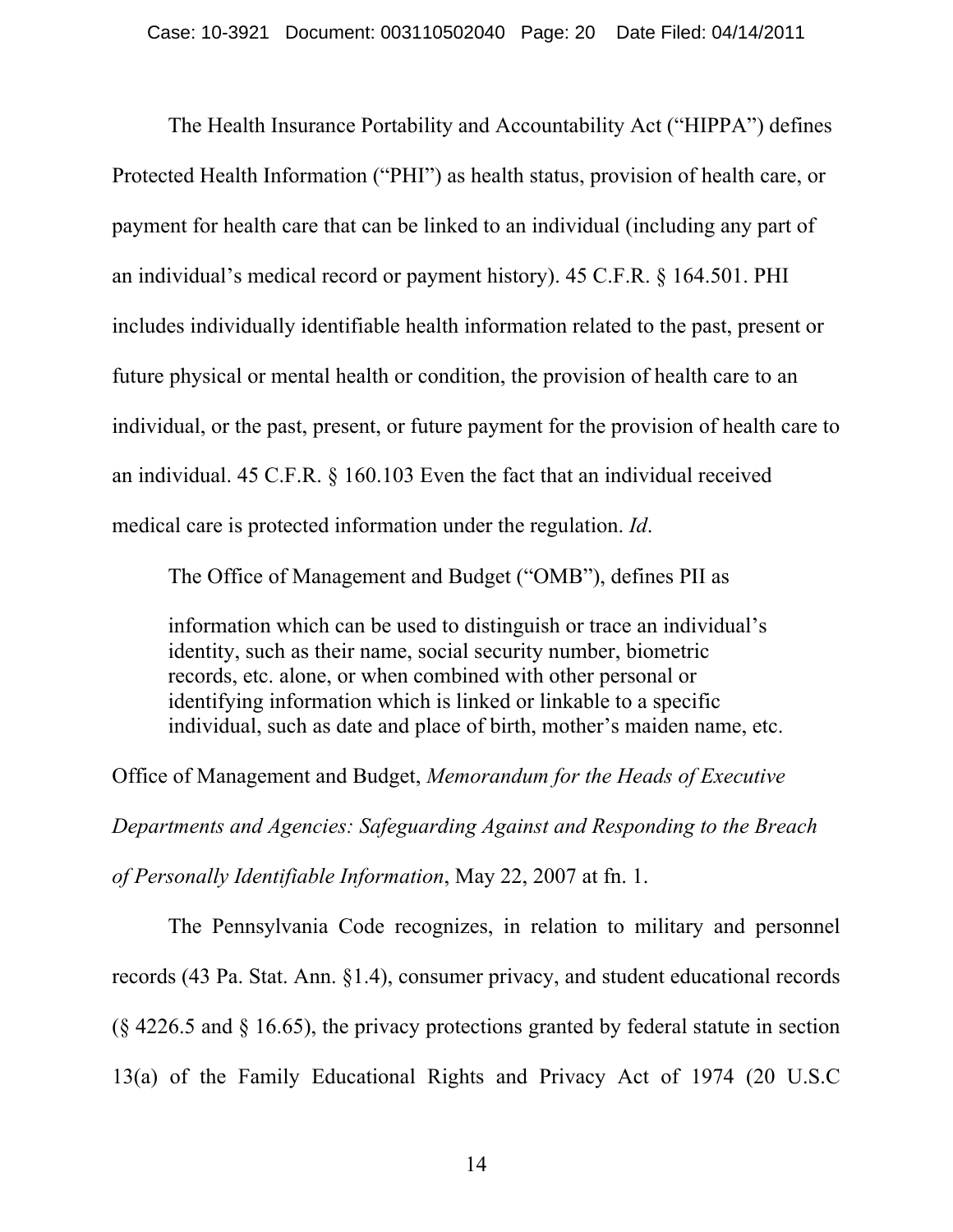§ 1232g), 34 CFR Part 99 (relating to family educational rights and privacy), Chapter 12 (relating to students) and other applicable laws, and the maintenance of system of records under 5 U.S.C. § 552a (relating to records maintained on individuals).

*B. There are Harms Resulting from the Disclosure of Personally Identifiable Information*

Circuit courts have also identified the harm that results when personally identifiable information is disclosed without an individual's consent. In *US v. Miami University*, 294 F. 3d 797, 818 (6th Cir. 2002), the court found that "once personally identifiable information has been made public, the harm cannot be undone." In *Northwestern Memorial Hospital v. Ashcroft*, 362 F.3d 923 (7th Cir. 2004), Judge Posner explained that the harm presented by disclosure pertains even to redacted medical records:

Even if there were no possibility that a patient's identity might be learned from a redacted medical record, there would be an invasion of privacy. Imagine if nude pictures of a woman, uploaded to the Internet without her consent though without identifying her by name, were downloaded in a foreign country by people who will never meet her. She would still feel that her privacy had been invaded. The revelation of the intimate details contained in the record of a late-term abortion may inflict a similar wound.

In *Krebs v. Rutgers*, 797 F. Supp. 1246, 1260 (D. N.J. 1992), the court held that "Privacy Act case law and legislative history support" the assertion that "any violations of those protected rights [in the Privacy Act and FERPA] presents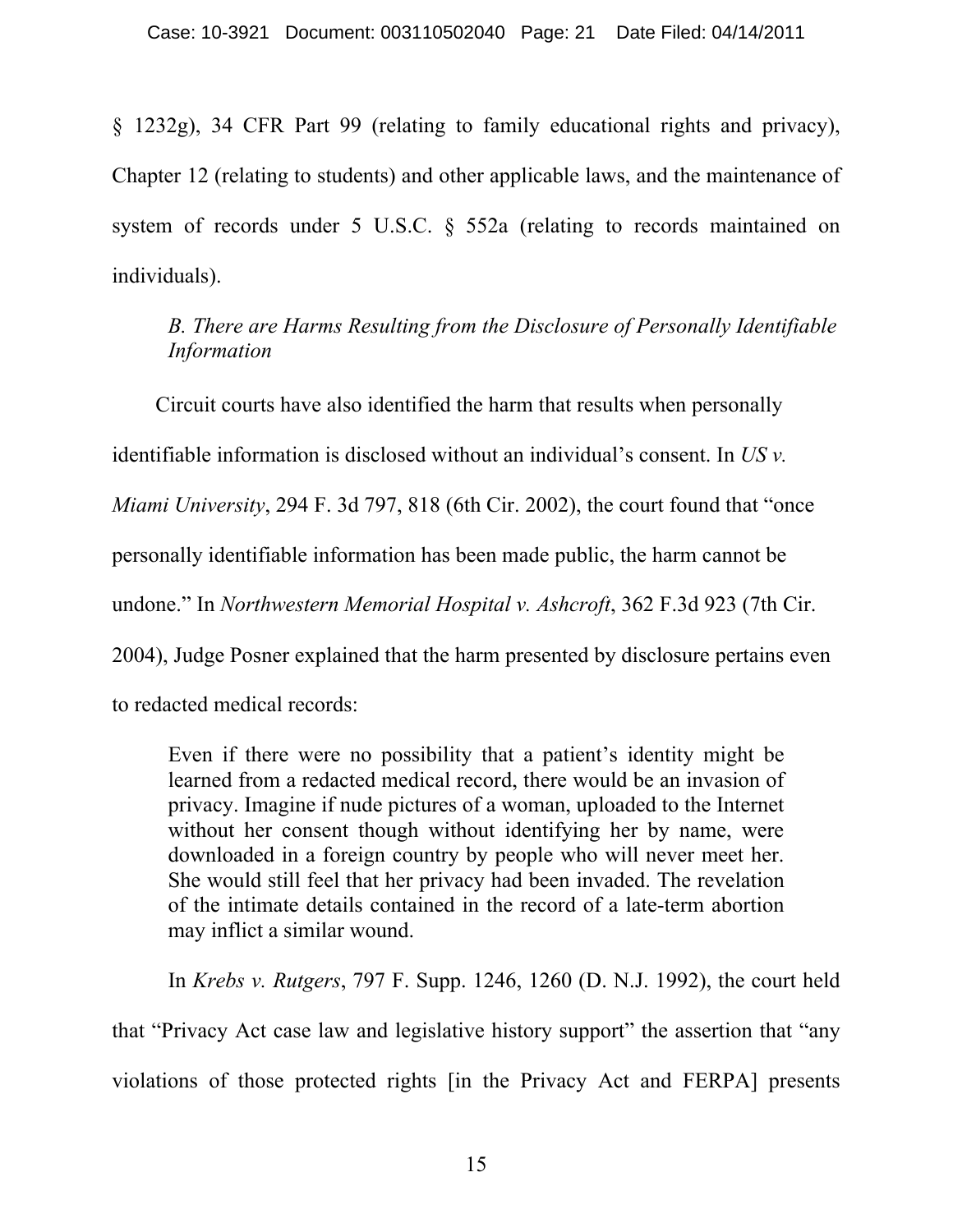serious, 'irreparable' injury." In fact, the Privacy Act provides that an individual harmed by an agency's intentional or willful disclosure in violation of the Privacy Action is entitled to recover statutory damages, attorney's fees, and costs. 5 U.S.C. § 552a(g)(4)(A), § 552a(g)(1)(C)-(D); *see also Doe v. Chao*, 540 U.S. 614 (2004).

The Supreme Court has recognized that American privacy law is built on a long legal tradition that recognizes the harm associated with disclosure of personal information. In *Berger v. New York*, 388 U.S. 41, 49 (1967) the Court stated, "[I]t has been held since Lord Camden's day that intrusions into [individuals' privacy] are 'subversive of all the comforts of society.'" (citing *Entick v. Carrington,* 19 How. St. Tr. 1029, 1066 (1765)).

Appellant Doe has a Constitutional privacy interest in protecting her nude image, improperly obtained by a state actor, from public disclosure.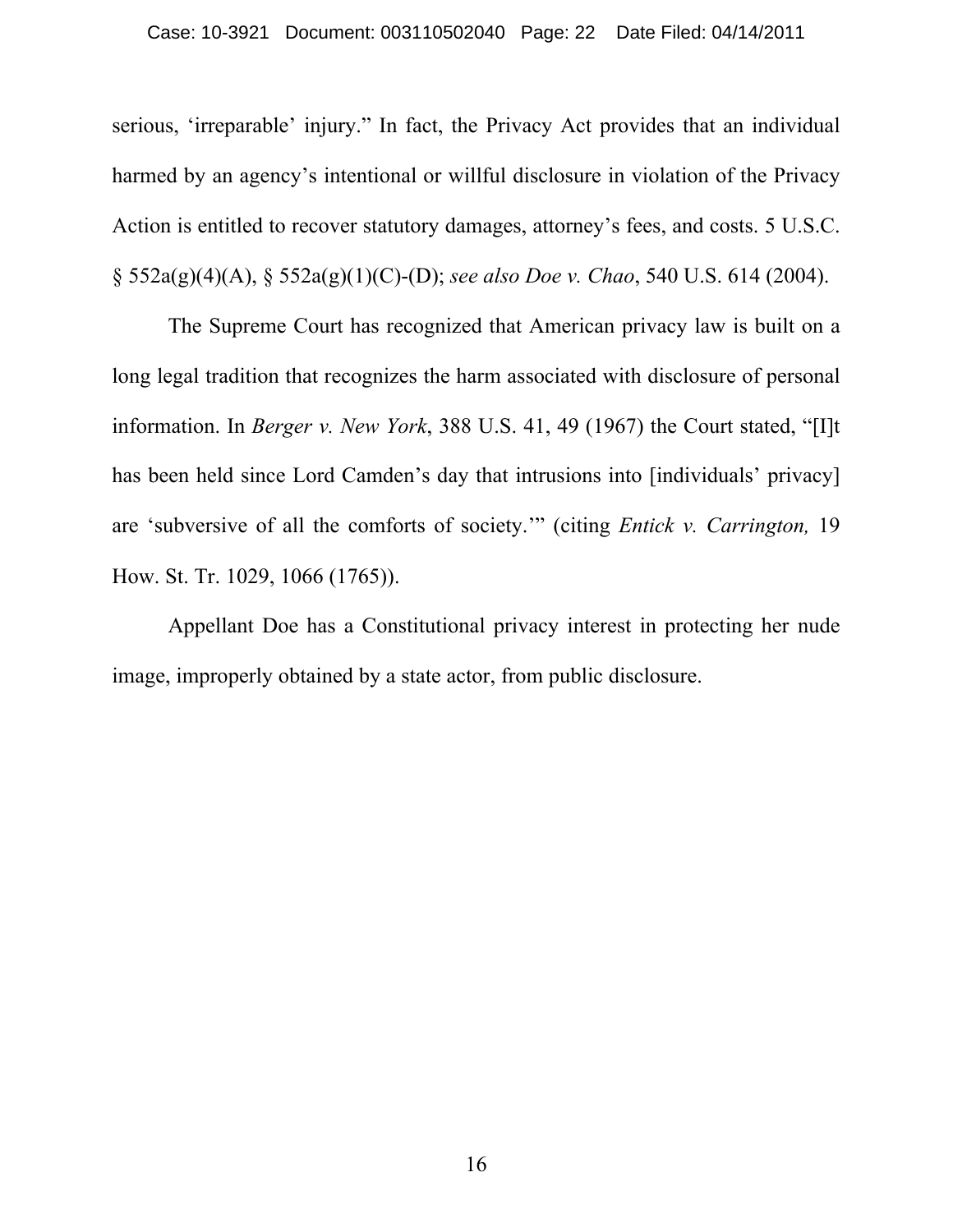Case: 10-3921 Document: 003110502040 Page: 23 Date Filed: 04/14/2011

## **CONCLUSION**

*Amicus Curiae* respectfully requests this Court to grant Appellant's

motion to reverse the decision of the lower court.

Respectfully submitted,

Mar Rt

MARC ROTENBERG *COUNSEL OF RECORD* JOHN VERDI ELECTRONIC PRIVACY INFORMATION CENTER (EPIC) 1718 CONNECTICUT AVE. NW, **SUITE 200** WASHINGTON, DC 20009  $(202)$  483-1140

April 14, 2011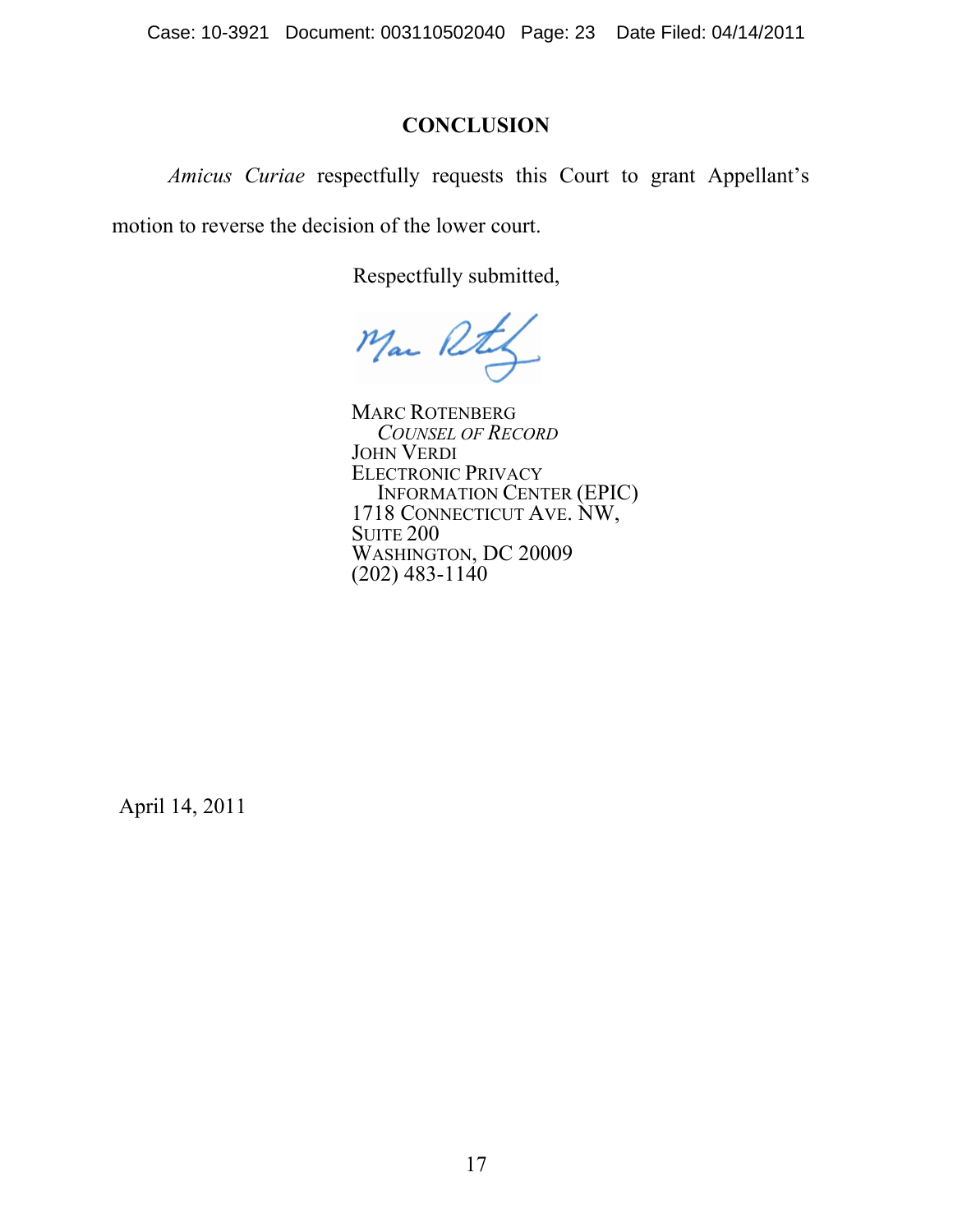### **CERTIFICATE OF COMPLIANCE**

This brief complies with the type-volume limitation of 7,000 words of Fed. R. App. P. 29(d) and Fed. R. App. P. 32(a)(7)(B)(i). This brief contains 3,376 words, excluding the parts of the brief exempted by Fed. R. App. P.  $32(a)(7)(B)(iii)$ . This brief complies with the typeface requirements of Fed. R. App. P.  $32(a)(5)$  and the type style requirements of Fed. R. App. P.  $32(a)(6)$ because this brief has been prepared in a proportionally spaced typeface using Microsoft Office Word 2007 in 14 point Times New Roman style.

Man Rty

MARC ROTENBERG *COUNSEL OF RECORD* JOHN VERDI ELECTRONIC PRIVACY NFORMATION CENTER (EPIC) 1718 CONNECTICUT AVE. NW, **SUITE 200** WASHINGTON, DC 20009 (202) 483-1140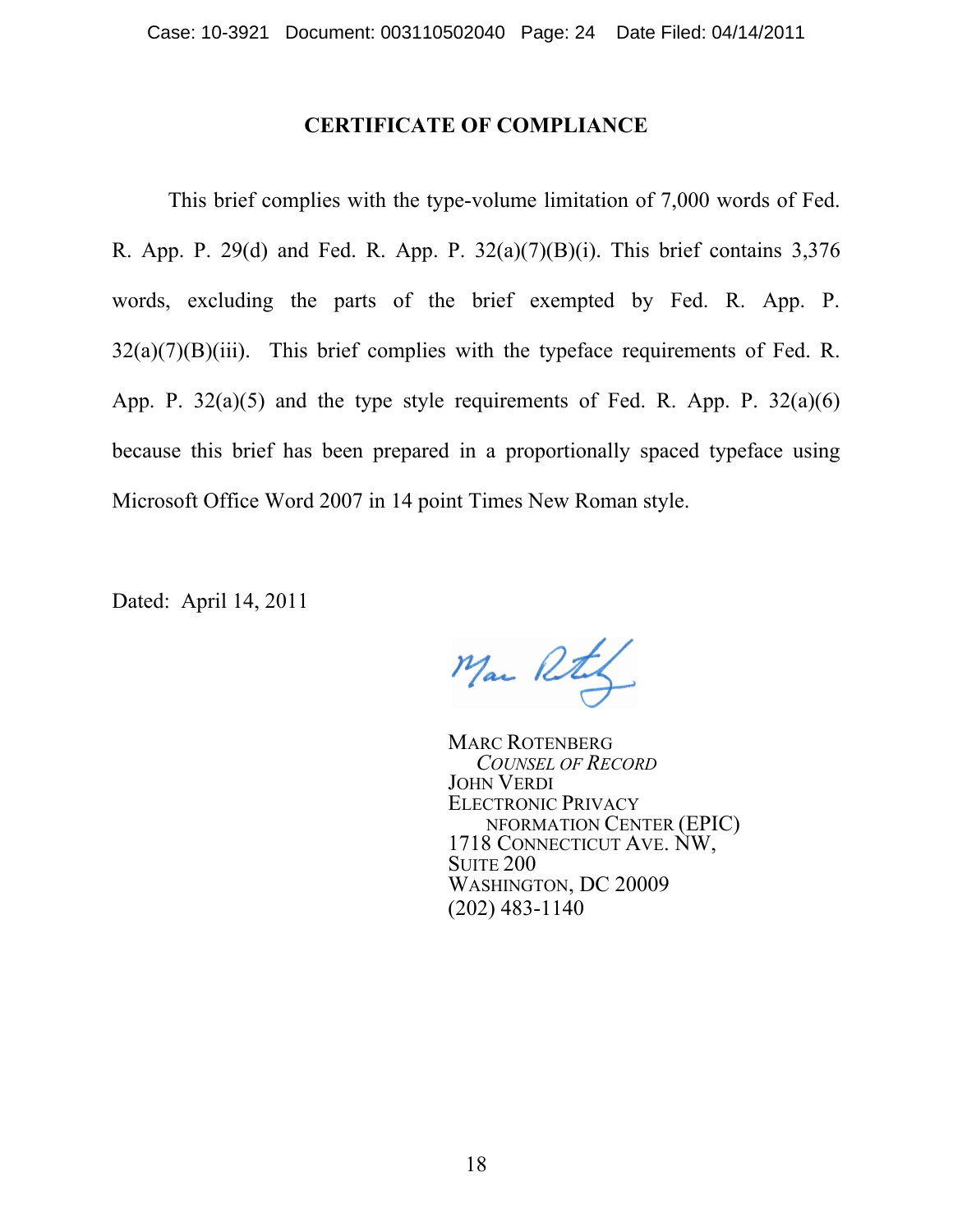### **ANTI-VIRUS CERTIFICATION**

In the matter of *Doe v. Luzerne*, Docket No. 10-3921, I, Marc Rotenberg, certify that I used AVG Anti-Virus Free 9.0.894, LinkScanner Version 562; Virus Definitions Version 271.1.1/3573 to scan for viruses the PDF version of the Brief of Amicus Curiae that was submitted in this case via ECF and that no viruses were detected.

Mar Rts

MARC ROTENBERG *COUNSEL OF RECORD* JOHN VERDI ELECTRONIC PRIVACY NFORMATION CENTER (EPIC) 1718 CONNECTICUT AVE. NW, **SUITE 200** WASHINGTON, DC 20009 (202) 483-1140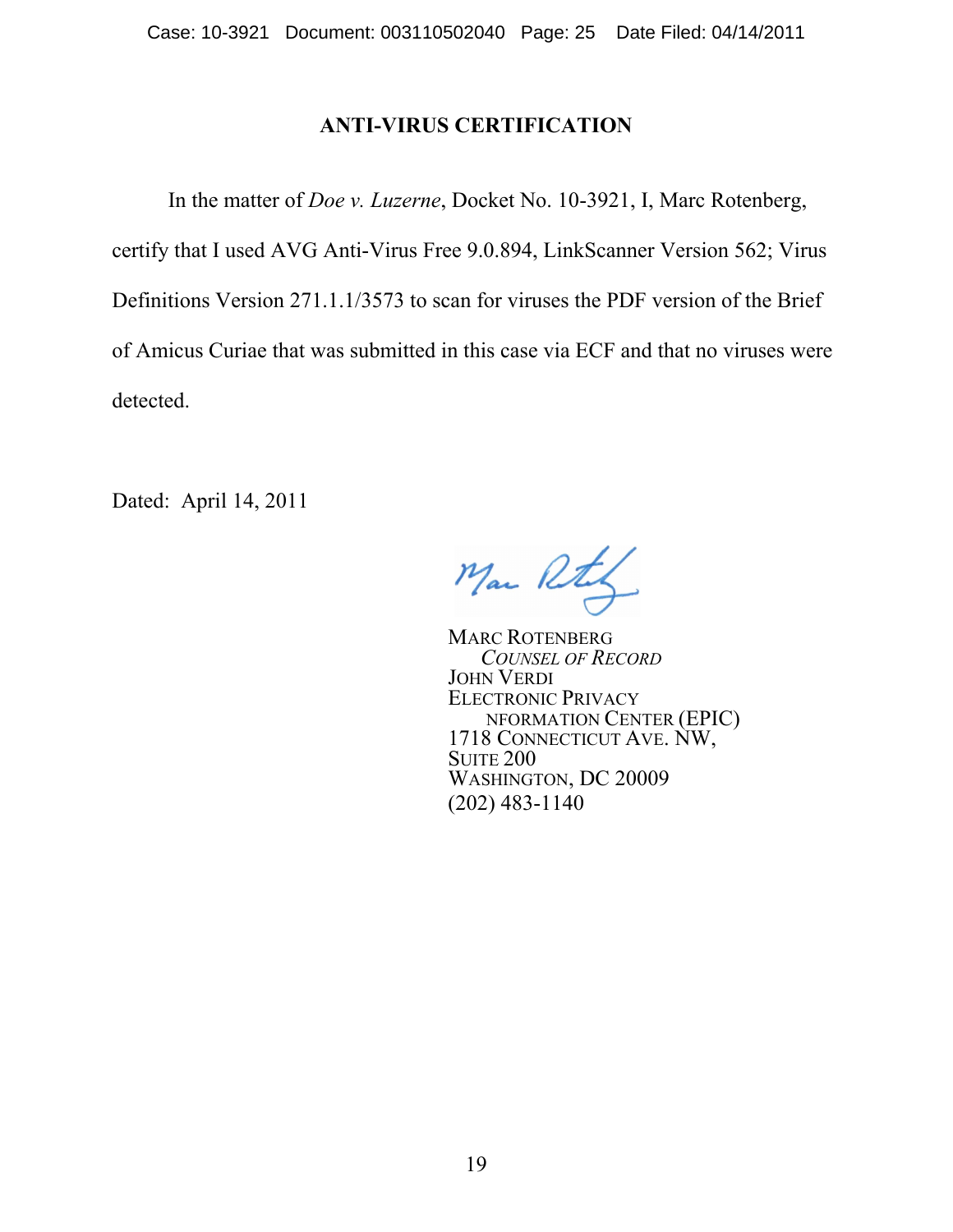### **CERTIFICATE OF BAR MEMBERSHIP**

I hereby certify that on this 14th day of April, 2011, that Counsel of Record for *Amicus Curiae* Electronic Privacy Information Center, Marc Rotenberg, is a member in good standing of the Bar of this Court.

Mar Rt

MARC ROTENBERG *COUNSEL OF RECORD* JOHN VERDI ELECTRONIC PRIVACY NFORMATION CENTER (EPIC) 1718 Connecticut Ave. NW, Suite 200 Washington, DC 20009 (202) 483-1140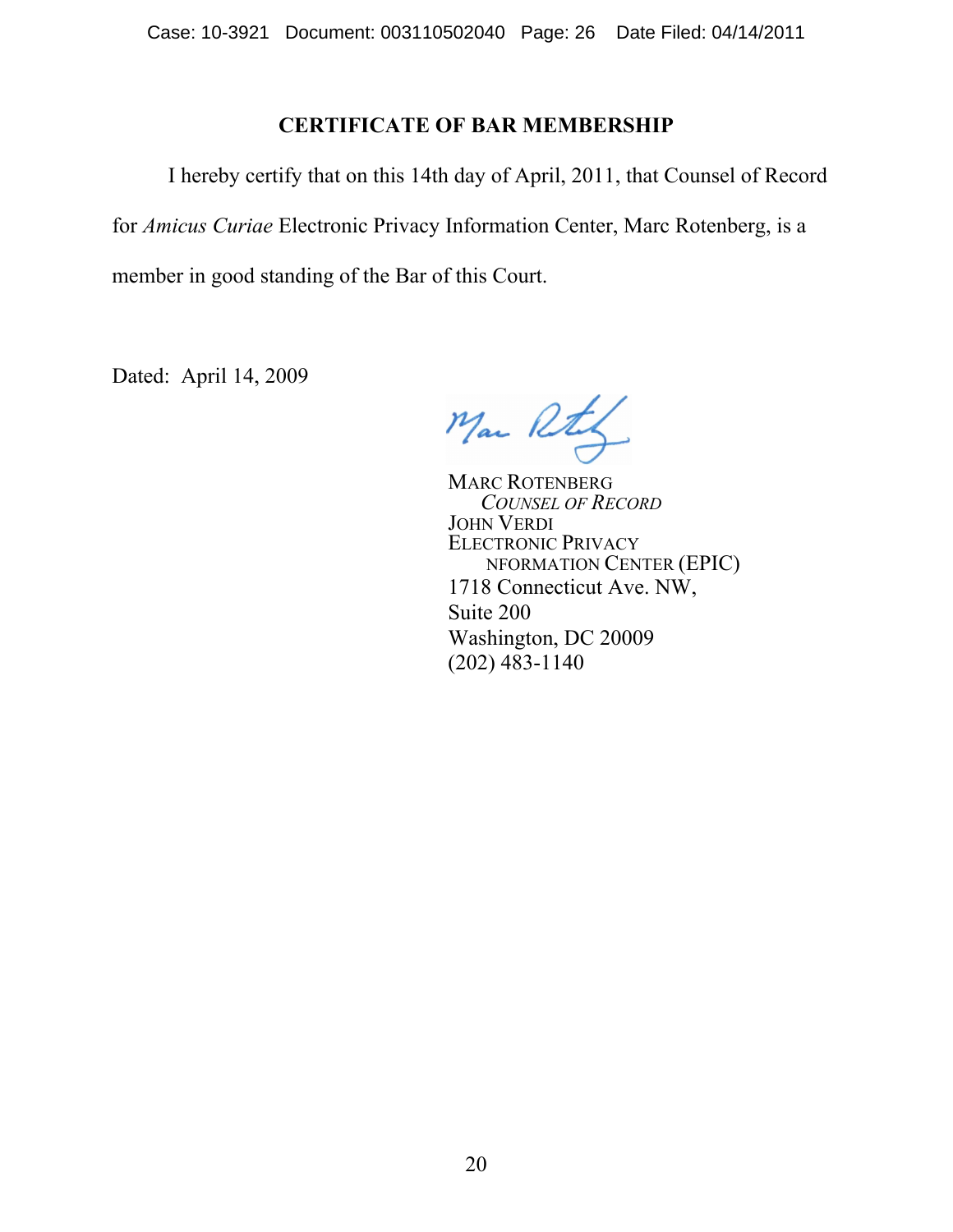## **CERTIFICATE OF SERVICE**

I hereby certify that on this 14th day of April, 2011, the foregoing Brief of *Amicus Curiae* Electronic Privacy Information Center was filed and served on the below parties *via* ECF. Also, on April 14, 2011, ten identical, paper copies of the foregoing Brief of *Amicus Curiae* Electronic Privacy Information Center were filed with the Clerk of the Court by overnight delivery service, and two identical, paper copies were shipped by commercial carrier for next-delivery upon the following:

Mark W. Bufalino, Esq. Direct: 570-371-5290 Email: mwb@elliottgreenleaf.com Fax: 570-371-5550 Elliott Greenleaf & Dean 39 Public Square Suite 1000 Wilkes-Barre, PA 18702 *Counsel for Appellees* 

John G. Dean, Esq. Direct: 570-371-5290 Email: jgd@elliottgreenleaf.com Fax: 570-371-5550 Elliott Greenleaf & Dean 39 Public Square Suite 1000 Wilkes-Barre, PA 18702 *Counsel for Appellees* 

Paul Galante, Esq. Direct: 570-655-1441